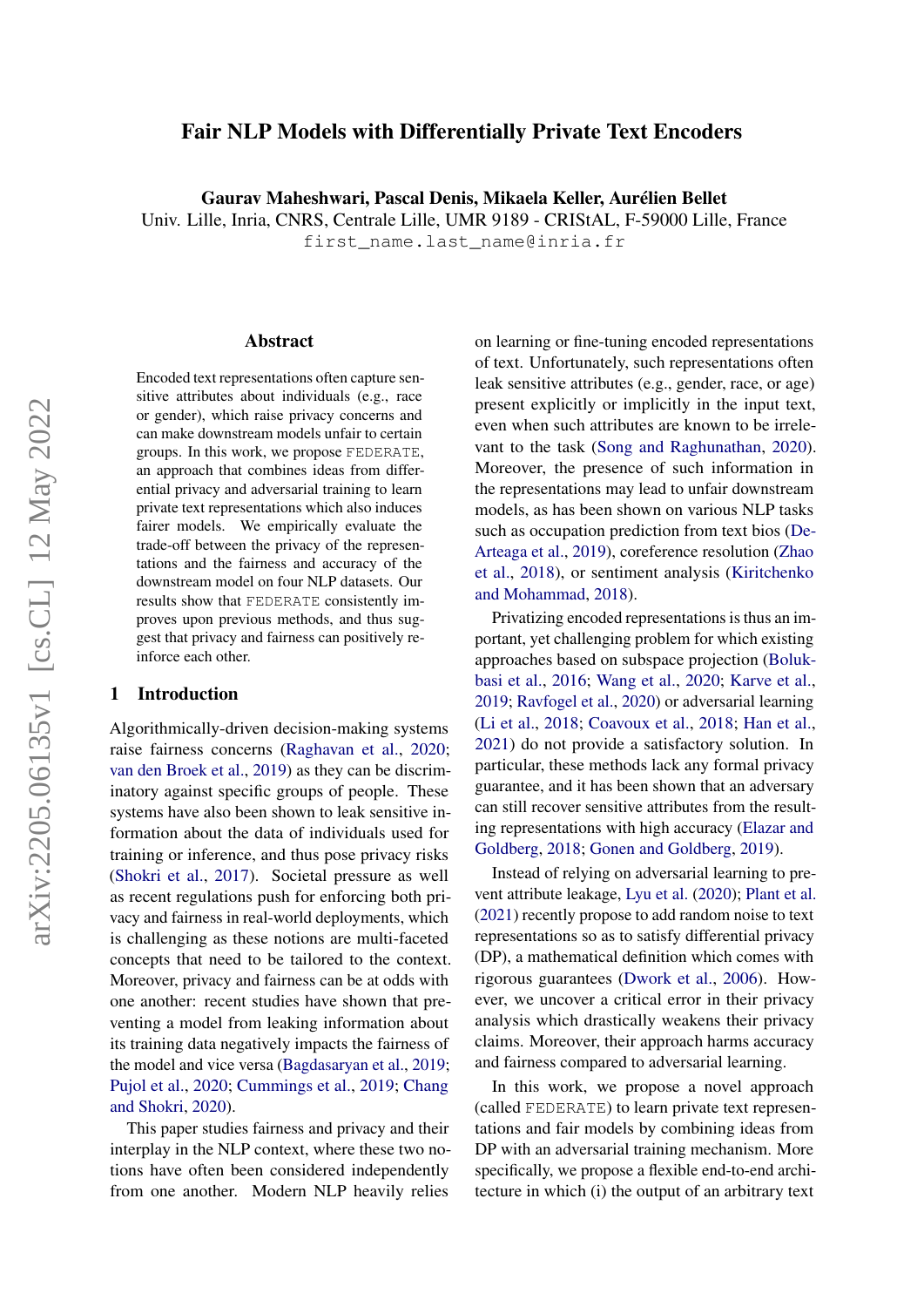encoder is normalized and perturbed using random noise to make the resulting encoder differentially private, and (ii) on top of the encoder, we combine a classifier branch with an adversarial branch to actively induce fairness, improve accuracy and further hide specific sensitive attributes.

We empirically evaluate the privacy-fairnessaccuracy trade-offs achieved by FEDERATE over four datasets and find that it simultaneously leads to more private representations and fairer models than state-of-the-art methods while maintaining comparable accuracy. Beyond the superiority of our approach, our results bring valuable insights on the complementarity of DP and adversarial learning and the compatibility of privacy and fairness. On the one hand, DP drastically reduces undesired leakage from adversarially trained representations, and has a stabilizing effect on the training dynamics of adversarial learning. On the other hand, adversarial learning improves the accuracy and fairness of models trained over DP text representations.

Our main contributions are as follows:

- We propose a new approach, FEDERATE, which combines a DP encoder with adversarial learning to learn fair and accurate models from private representations.
- We identify and fix (with a formal proof) a critical mistake in the privacy analysis of previous work on learning DP text representations.
- We empirically show that FEDERATE leads to more private representations and fairer models than state-of-the-art methods while maintaining comparable accuracy.
- Unlike previous studies, our empirical results suggest that privacy and fairness are compatible in our setting, and even mutually reinforce each other.

The paper is organized as follows. Section [2](#page-1-0) provides background on differential privacy. Section [3](#page-2-0) presents our approach. Section [4](#page-3-0) reviews related work. Experimental results and conclusions are given in Sections [5](#page-4-0) and [6.](#page-7-0)

# <span id="page-1-0"></span>2 Background: Differential Privacy

Differential Privacy (DP) [\(Dwork et al.,](#page-8-7) [2006\)](#page-8-7) provides a rigorous mathematical definition of the privacy leakage associated with an algorithm. It does not depend on assumptions about the attacker's capabilities and comes with a powerful algorithmic

framework. For these reasons, it has become a de-facto standard in privacy currently used by the US Census Bureau [\(Abowd,](#page-8-8) [2018\)](#page-8-8) and several big tech companies [\(Erlingsson et al.,](#page-8-9) [2014;](#page-8-9) [Fanti et al.,](#page-9-6) [2016;](#page-9-6) [Ding et al.,](#page-8-10) [2017\)](#page-8-10). This section gives a brief overview of DP, focusing on the aspects needed to understand our approach (see [Dwork and Roth](#page-8-11) [\(2014\)](#page-8-11) for an in-depth review of DP).

Over the last few years, two main models for DP have emerged: (i) Central DP (CDP) [\(Dwork](#page-8-7) [et al.,](#page-8-7) [2006\)](#page-8-7), where raw user data is collected and processed by a trusted curator, which then releases the result of the computation to a third party or the public, and (ii) Local DP (LDP) [\(Kasiviswanathan](#page-9-7) [et al.,](#page-9-7) [2011\)](#page-9-7) which removes the need for a trusted curator by having each user locally perturb their data before sharing it. Our work aims to create an encoder that leads to a private embedding of an input text, which can then be shared with an untrusted curator for learning or inference. We thus consider LDP, defined as follows.

<span id="page-1-1"></span>Definition 1 (Local Differential Privacy). A randomized algorithm  $M : X \to O$  is  $\epsilon$ -differentially private if for all pairs of inputs  $x, x' \in X$  and all possible outputs  $o \in O$ :

$$
\Pr[M(x) = o] \le e^{\epsilon} \Pr[M(x') = o]. \tag{1}
$$

LDP ensures that the probability of observing a particular output  $o$  of  $M$  should not depend too much on whether the input is  $x$  or  $x'$ . The strength of privacy is controlled by  $\epsilon$ , which bounds the log-ratio of these probabilities for any x, x'. Setting  $\epsilon = 0$ corresponds to perfect privacy, while  $\epsilon \to \infty$  does not provide any privacy guarantees (as one may be able to uniquely associate an observed output to a particular input). In our approach described in Section [3,](#page-2-0)  $x$  will be an input text and  $M$  will be an encoding function which transforms  $x$  into a private vector representation that can be safely shared with untrusted parties.

Laplace mechanism. As clearly seen from Definition [1,](#page-1-1) an algorithm needs to be randomized to satisfy DP. A classical approach to achieve  $\epsilon$ -DP for vector data is the Laplace mechanism [\(Dwork et al.,](#page-8-7) [2006\)](#page-8-7). Given the desired privacy guarantee  $\epsilon$  and an input vector  $\mathbf{x} \in \mathbb{R}^D$ , this mechanism adds centered Laplace noise Lap $(\frac{\Delta}{\epsilon})$  $\frac{\Delta}{\epsilon}$ ) independently to each dimension of **x**. The noise scale  $\frac{\Delta}{\epsilon}$  is calibrated to  $\epsilon$  and the *L1-sensitivity*  $\Delta$  of inputs:

<span id="page-1-2"></span>
$$
\Delta = \max_{\mathbf{x}, \mathbf{x}' \in X} \|\mathbf{x} - \mathbf{x}'\|_1.
$$
 (2)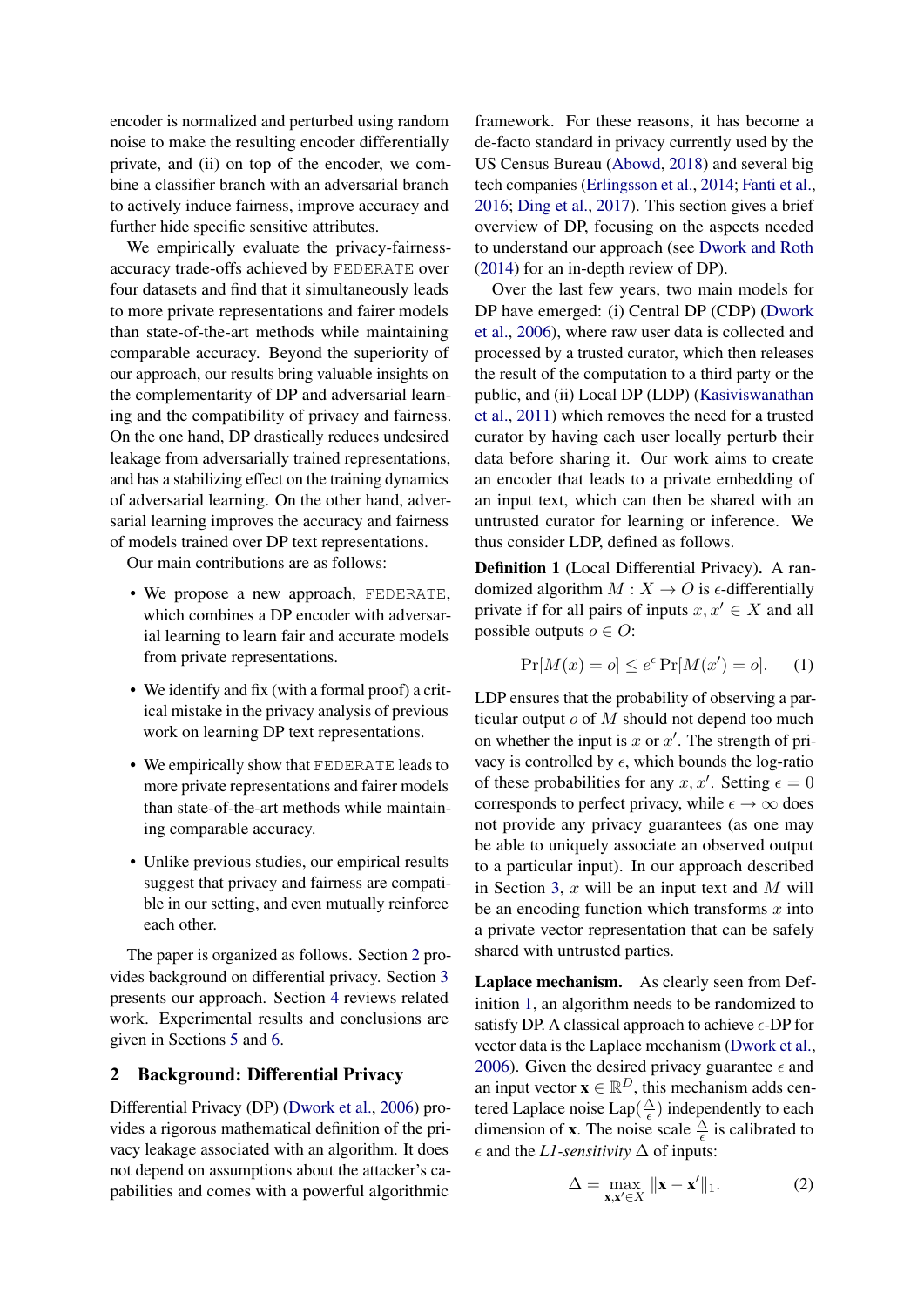In our work, we propose an architecture in which the Laplace mechanism is applied on top of a trainable encoder to get private representations of input texts, and is further combined with adversarial training to learn fair models.

## <span id="page-2-0"></span>3 Approach

We consider a scenario similar to [Coavoux et al.](#page-8-5) [\(2018\)](#page-8-5), where a user locally encodes its input data (text)  $x$  into an intermediate representation  $E_{\text{priv}}(x)$  which is then shared with an untrusted curator to predict the label  $y$  associated with  $x$  using a classifier C. Additionally, an attacker (which may be the untrusted curator or an eavesdropper) may observe the intermediate representation  $E_{priv}(x)$ and try to infer some sensitive (discrete) attribute  $z$  about  $x$  (e.g., gender, race etc.). Our goal is to learn an encoder  $E_{priv}$  and classifier C such that (i) the attacker performs poorly at inferring  $z$  from  $E_{priv}(x)$ , (ii) the classifier  $C(E_{priv}(x))$  is fair with respect to z according to some fairness metric, and (iii) C accurately predicts the label  $y$ .

To achieve the above goals we introduce FEDERATE (for Fair modEls with DiffERentiAlly private Text Encoders), which combines two components: a differentially private encoder and an adversarial branch. Figure [1](#page-2-1) shows an overview of our proposed architecture.

#### <span id="page-2-3"></span>3.1 Differentially Private Encoder

We propose a generic private encoder construction  $E_{priv} = priv \circ E$  composed of two main components. The first component  $E$  can be any encoder which maps the text input to some vector space of dimension D. It can be a pre-trained language model along with a few trainable layers, or it can be trained from scratch. The second component priv is a randomized mapping which transforms the encoded input to a differentially private representation. Given the desired privacy guarantee  $\epsilon > 0$ , this mapping is obtained by applying the Laplace mechanism (see Section [2\)](#page-1-0) to a normalized version of the encoded representation  $E(x)$ :

$$
priv(E(x)) = E(x)/||E(x)||_1 + \ell,
$$
 (3)

where each entry of  $\ell \in \mathbb{R}^D$  is sampled independently from Lap( $\frac{2}{6}$  $\frac{2}{\epsilon}$ ). We will prove that  $E_{priv}$  =  $priv \circ E$  satisfies  $\epsilon$ -DP in Section [3.4.](#page-2-2)

#### <span id="page-2-4"></span>3.2 Adversarial Component

To improve the fairness of the downstream classifier C, we model the adversary by another classi-

<span id="page-2-1"></span>

Figure 1: Overview of our FEDERATE approach. The text input x is transformed to  $E(x) \in \mathbb{R}^D$  by the text encoder  $E$ . The encoded input is then made private by the privacy layer priv, which involves normalization and addition of Laplace noise. The resulting private representation  $E_{priv}(x) \in \mathbb{R}^{D}$  is then used by the main task classifier  $C$ . It also serves as input to the adversarial layer A which is connected to the main branch via a radient reversal layer  $q_{\lambda}$ . The light red boxes represent the Differentially Private Encoder (Sec. [3.1\)](#page-2-3), and the light blue boxes represent the Adversarial component (Sec. [3.2\)](#page-2-4).

fier  $A$  which aims to predict  $z$  from the privately encoded input  $E_{priv}(x)$ . The encoder  $E_{priv}$  is optimized to fool A while maximizing the accuracy of the downstream classifier  $C$ . Specifically, given  $\lambda > 0$ , we train  $E_{priv}$ , C and A (parameterized by  $\theta_E$ ,  $\theta_C$ , and  $\theta_A$  respectively) to optimize the following objective:

<span id="page-2-5"></span>
$$
\min_{\theta_E, \theta_C} \max_{\theta_A} \mathcal{L}_{class}(\theta_E, \theta_C) - \lambda \mathcal{L}_{adv}(\theta_E, \theta_A), \tag{4}
$$

where  $\mathcal{L}_{class}(\theta_E, \theta_C)$  is the cross-entropy loss for the  $C \circ E_{priv}$  branch and  $\mathcal{L}_{adv}(\theta_E, \theta_A)$  is the crossentropy loss for the  $A \circ E_{priv}$  branch.

### 3.3 Training

We train the private encoder  $E_{priv}$  and the classifier C from a set of public tuples  $(x, y, z)$  by optimizing [\(4\)](#page-2-5) with backpropagation using a gradient reversal layer  $g_{\lambda}$  [\(Ganin and Lempitsky,](#page-9-8) [2015\)](#page-9-8). The latter acts like an identity function in the forward pass but scales the gradients passed through it by  $-\lambda$  in the backward pass. This results in  $E_{priv}$  receiving opposite gradients to A. We give pseudo-code in Appendix [A.](#page-11-0)

#### <span id="page-2-7"></span><span id="page-2-2"></span>3.4 Privacy Analysis

We show the following privacy guarantee.

<span id="page-2-6"></span>**Theorem 1.** Our encoder  $E_{\text{priv}}$  and the down*stream predictions*  $C \circ E_{priv}$  *satisfy*  $\epsilon$ -*DP.* 

The proof is given in Appendix [B.](#page-11-1) Theorem [1](#page-2-6) shows that the encoded representations produced by  $E_{priv}$  have provable privacy guarantees: in particular, it bounds the risk that the sensitive attribute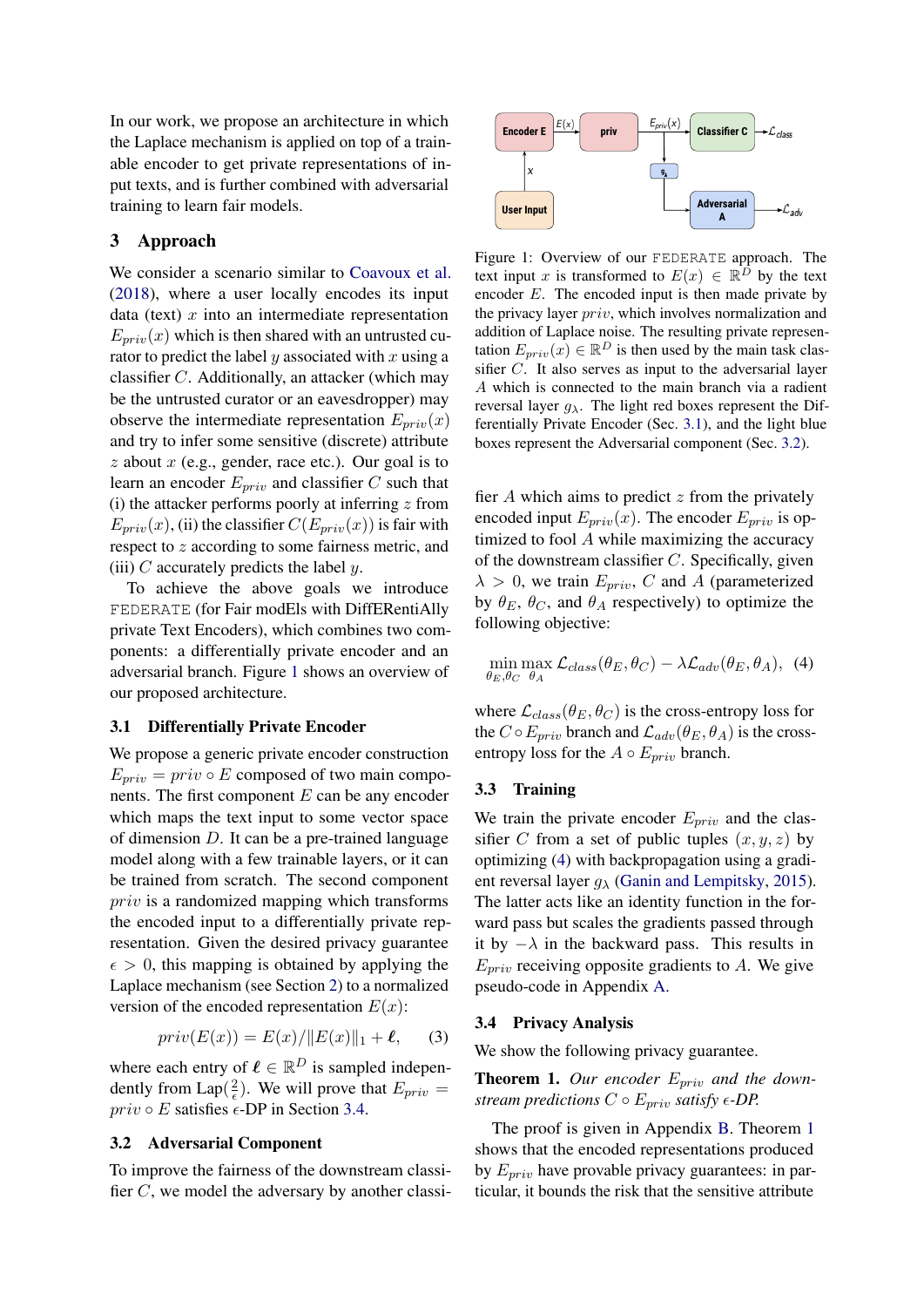z of a text x is leaked by  $E_{priv}(x)$ .<sup>[1](#page-3-1)</sup> These privacy guarantees naturally extend to the downstream prediction  $C(E_{\text{min}}(x))$  due to the post-processing properties of DP (see Appendix [B](#page-11-1) for details).

Error in previous work. We found a critical error in the privacy analysis of previous work on differential private text encoders [\(Lyu et al.,](#page-9-5) [2020;](#page-9-5) [Plant et al.,](#page-10-8) [2021\)](#page-10-8). In a nutshell, they incorrectly state that normalizing each entry of the encoded representation in  $[0, 1]$  allows to bound the sensitivity of their representation by 1, while it can in fact be as large as  $D$  (the dimension of the representation). As a result, the privacy guarantees are dramatically weaker than what the authors claim: the  $\epsilon$  values they report should be multiplied by D. In contrast, the L1 normalization we use in  $(3)$ ensures that the sensitivity of  $E$  is bounded by 2. We provide more details in Appendix [C.](#page-11-2)

Interestingly, [Habernal](#page-9-9) [\(2021\)](#page-9-9) recently identified an error in ADePT [\(Krishna et al.,](#page-9-10) [2021\)](#page-9-10), a differentially private auto-encoder for text rewriting. However, the error in ADePT is different from the one in [Lyu et al.](#page-9-5) [\(2020\)](#page-9-5); [Plant et al.](#page-10-8) [\(2021\)](#page-10-8): the problem with ADePT is that it calibrates the noise to L2 sensitivity, while the Laplace mechanism requires L1 sensitivity. These errors call for greater scrutiny of differential privacy-based approaches in NLP—our work contributes to this goal.

### <span id="page-3-0"></span>4 Related Work

Adversarial learning. In order to improve model fairness or to prevent leaking sensitive attributes, several approaches employ adversarialbased training. For instance, [Li et al.](#page-9-2) [\(2018\)](#page-9-2) propose to use a different adversary for each protected attribute, while [Coavoux et al.](#page-8-5) [\(2018\)](#page-8-5) consider additional loss components to improve the privacyaccuracy trade-off of the learned representation. [Han et al.](#page-9-3) [\(2021\)](#page-9-3) introduce multiple adversaries focusing on different aspects of the representation by encouraging orthogonality between pairs of adversaries. Recently, [Chowdhury et al.](#page-8-12) [\(2021\)](#page-8-12) propose an adversarial scrubbing mechanism. However, they purely focus on information leakage, and not on fairness. Moreover, unlike our approach, these methods do not offer formal privacy guarantees. In fact, it has been observed that one can recover the sensitive attributes from the representations by training a post-hoc non linear classifier [\(Elazar and](#page-8-6)

[Goldberg,](#page-8-6) [2018\)](#page-8-6). This is confirmed by our empirical results in Section [5.](#page-4-0)

Sub-space projection. A related line of work focuses on debiasing text representations using projection methods [\(Bolukbasi et al.,](#page-8-4) [2016;](#page-8-4) [Wang et al.,](#page-10-6) [2020;](#page-10-6) [Karve et al.,](#page-9-1) [2019\)](#page-9-1). The general approach involves identifying and removing a sub-space associated with sensitive attributes. However, they rely on a manual selection of words in the vocabulary which is difficult to generalize to new attributes. Furthermore, [Gonen and Goldberg](#page-9-4) [\(2019\)](#page-9-4) showed that sensitive attributes still remain present even after applying these approaches.

Recently, [Ravfogel et al.](#page-10-7) [\(2020\)](#page-10-7) propose Iterative Null space Projection (INLP). It involves iteratively training a linear classifier to predict sensitive attributes followed by projecting the representation on the classifier's null space. However, the method can only remove linear information from the representation. By leveraging DP, our approach provides robust guarantees that do not depend on the expressiveness of the adversary, thereby providing protection against a wider range of attacks.

DP and fairness. Recent work has studied the interplay between DP and (group) fairness in the setting where one seeks to prevent a model from leaking information about individual training points. Empirically, this is evaluated through membership inference attacks, where an attacker uses the model to determine whether a given data point was in the training set [\(Shokri et al.,](#page-10-2) [2017\)](#page-10-2). While [Kulynych](#page-9-11) [et al.](#page-9-11) [\(2022\)](#page-9-11) observed that DP reduces disparate vulnerability to such attacks, it has also been shown that DP can exacerbate unfairness [\(Bagdasaryan](#page-8-0) [et al.,](#page-8-0) [2019;](#page-8-0) [Pujol et al.,](#page-10-3) [2020\)](#page-10-3). Conversely, [Chang](#page-8-2) [and Shokri](#page-8-2) [\(2020\)](#page-8-2) showed that enforcing a fair model leads to more privacy leakage for the unprivileged group. This tension between DP and fairness is further confirmed by a formal incompatibility result between  $\epsilon$ -DP and fairness proved by [Cum](#page-8-1)[mings et al.](#page-8-1) [\(2019\)](#page-8-1), albeit in a restrictive setting. Some recent work attempts to train models under both DP and fairness constraints [\(Cummings et al.,](#page-8-1) [2019;](#page-8-1) [Xu et al.,](#page-10-9) [2020;](#page-10-9) [Liu et al.,](#page-9-12) [2020\)](#page-9-12), but this typically comes at the cost of enforcing weaker privacy guarantees for some groups. Finally, [Jagielski](#page-9-13) [et al.](#page-9-13) [\(2019\)](#page-9-13) train a fair model under DP constraints only for the sensitive attribute.

A fundamental difference between this line of work and our approach lies in the kind of privacy

<span id="page-3-1"></span><sup>&</sup>lt;sup>1</sup>[More generally, the DP guarantee bounds the risk that](#page-8-6) *any* attribute of x [is leaked through](#page-8-6)  $E_{priv}(x)$ .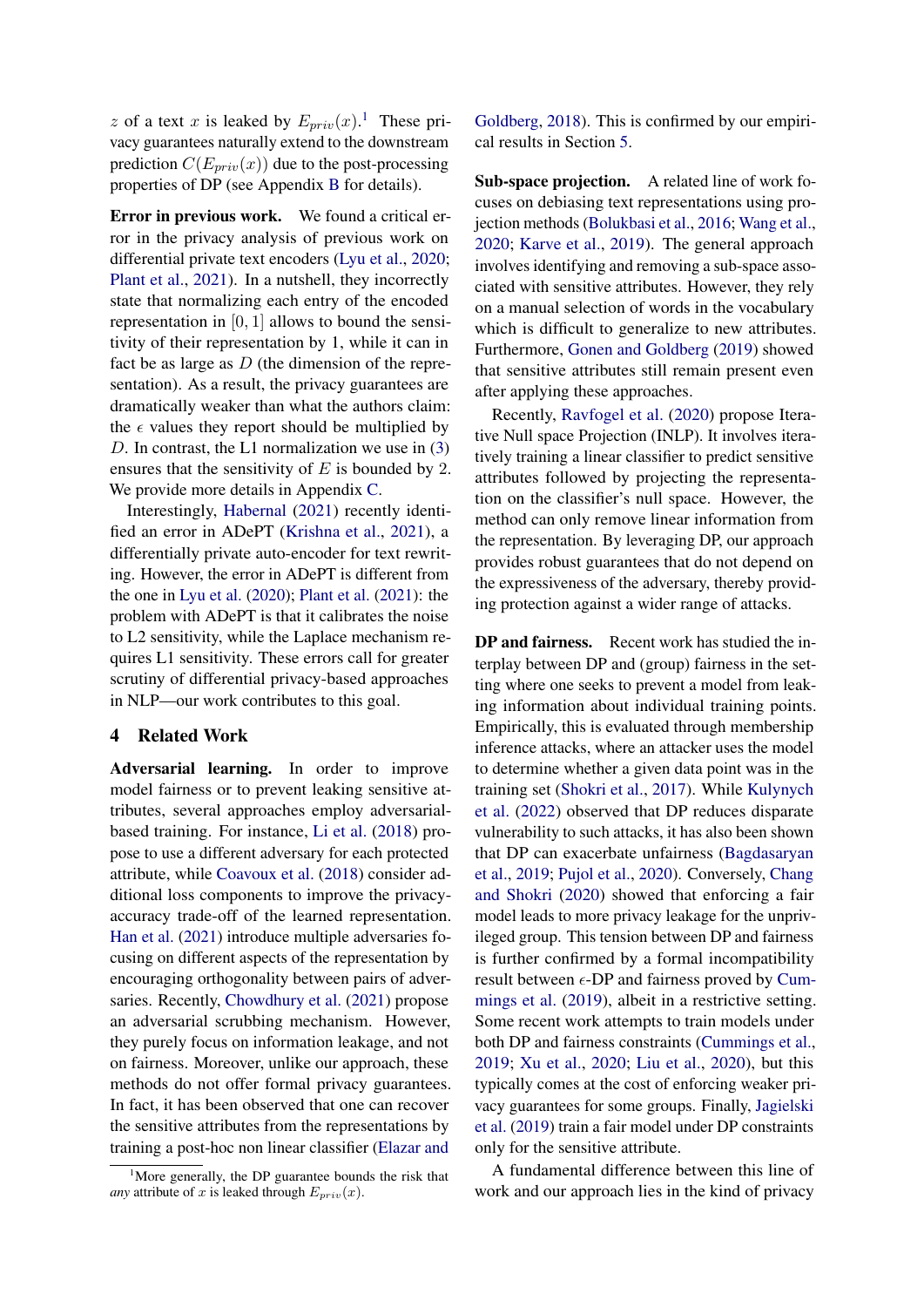we provide. While the above approaches study (central) DP as a way to design algorithms which protect training points from membership inference attacks on the model, we construct a private encoder such that the encoded representation does not leak sensitive attributes of the input. Thus, unlike previous work, we provide privacy guarantees with respect to the model's intermediate representation for data unseen at training time, and empirically observe that in this case privacy and fairness are compatible and even mutually reinforce each other.

DP representations for NLP. In a setting similar to ours, [Lyu et al.](#page-9-5) [\(2020\)](#page-9-5) propose to use DP to privatize model's intermediate representation. Unlike their method, we actively promote fairness by using an adversarial training mechanism, which leads to more private representations and fairer models in practice. Importantly, we also uncover a critical error in their privacy analysis (see Sec. [3.1\)](#page-2-3).

Concurrent to and independently from our work, [Plant et al.](#page-10-8) [\(2021\)](#page-10-8) propose an adversarial-driven DP training mechanism. However, they do not consider fairness, whereas we focus on enforcing both fairness and privacy. Moreover, their method has the same incorrect analysis as [Lyu et al.](#page-9-5) [\(2020\)](#page-9-5).

# <span id="page-4-0"></span>5 Experiments

Recall that we are interested in approaches that are not only accurate but also fair and private at the same time. However, these three dimensions are not independent and are not straightforwardly amenable to a single evaluation metric. Thus, we present experiments aiming at (i) showcasing the privacy-fairness-accuracy tradeoffs of different approaches and then (ii) analyzing privacy-accuracy and fairness-accuracy tradeoffs separately. We begin by describing the datasets and the metrics.

Datasets. We consider 4 different datasets: (i) *Twitter Sentiment* [\(Blodgett et al.,](#page-8-13) [2016\)](#page-8-13) consists of 200k tweets annotated with a binary sentiment label and a binary "race" attribute corresponding to African American English (AAE) vs. Standard American English (SAE) speakers; (ii) *Bias in Bios* [\(De-Arteaga et al.,](#page-8-3) [2019\)](#page-8-3) consists of 393,423 textual biographies annotated with an occupation label (28 classes) and a binary gender attribute; (iii) *CelebA* [\(Liu et al.,](#page-9-14) [2015\)](#page-9-14) is a binary classification dataset with a binary sensitive attribute (gender); (iv) *Adult Income* [\(Kohavi,](#page-9-15) [1996\)](#page-9-15) consists of 48,842 instances with binary sensitive attribute (gender). Our setup for the first two dataset is similar to [Ravfogel et al.](#page-10-7) [\(2020\)](#page-10-7) and [Han et al.](#page-9-3) [\(2021\)](#page-9-3). Appendix [D.2](#page-13-0) provides detailed description of these datasets, including sizes, pre-processing, and the challenges they pose to privacy and fairness tasks. Due to lack of space, results and analyses for *Adult Income* and *CelebA dataset* are given in Appendix [D.5,](#page-14-0) but note that they exhibit similar trends. The preprocessed versions of the datasets can be downloaded from this anonymized URL.<sup>[2](#page-4-1)</sup>

Fairness metrics. For Twitter Sentiment we report the True Positive Rate Gap (TPR-gap), which measures the true positive rate difference between the two sensitive groups (gender/race) and is closely related to the notion of equal opportunity. Formally, denoting by  $y \in \{0, 1\}$  the ground truth binary label,  $\hat{y}$  the predicted label and  $z \in \{q, \neg q\}$ the sensitive attribute, TPR-gap is defined as:

$$
\text{TPR-gap} = P_g(\hat{y} = 1|y = 1) - P_{\neg g}(\hat{y} = 1|y = 1).
$$

For Bias in Bios, which has 28 classes, we follow [Romanov et al.](#page-10-10) [\(2019\)](#page-10-10) and report the root mean square of TPR-gaps (GRMS) over all occupations  $y \in O$  to obtain a single number:

$$
GRMS = \sqrt{(1/|O|)\sum_{y \in O} (TPR\text{-}gap_y)^2}.
$$
 (5)

Privacy metrics. We report two metrics for privacy: (i) Leakage: the accuracy of a two-layer classifier which predicts the sensitive attribute from the encoded representation, and (ii) Minimum De-scription Length (MDL) [\(Voita and Titov,](#page-10-11) [2020\)](#page-10-11), which quantifies the amount of "effort" required by such a classifier to achieve a certain accuracy. A higher MDL means that it is more difficult to retrieve the sensitive attribute from the representation. The metric depends on the dataset and the representation dimension, and thus cannot be compared across different datasets. We provide more details about these metrics in Sec. [D.1.](#page-12-0)

Methods and model architectures. We compare **FEDERATE** to the following methods: (i) **Adversarial** implements standard adversarial learning [\(Li et al.,](#page-9-2) [2018\)](#page-9-2), which is equivalent to our approach without the priv layer, (ii) **Adversarial + Multiple** [\(Han et al.,](#page-9-3) [2021\)](#page-9-3) implements multiple adversaries, (iii) **INLP** [\(Ravfogel et al.,](#page-10-7) [2020\)](#page-10-7) is a subspace projection approach, and (iv) **Noise** learns DP text

<span id="page-4-1"></span><sup>2</sup>[https://drive.google.com/uc?id=](https://drive.google.com/uc?id=1ZmUE-g6FmzPPbZyw3EOki7z4bpzbKGWk) [1ZmUE-g6FmzPPbZyw3EOki7z4bpzbKGWk](https://drive.google.com/uc?id=1ZmUE-g6FmzPPbZyw3EOki7z4bpzbKGWk)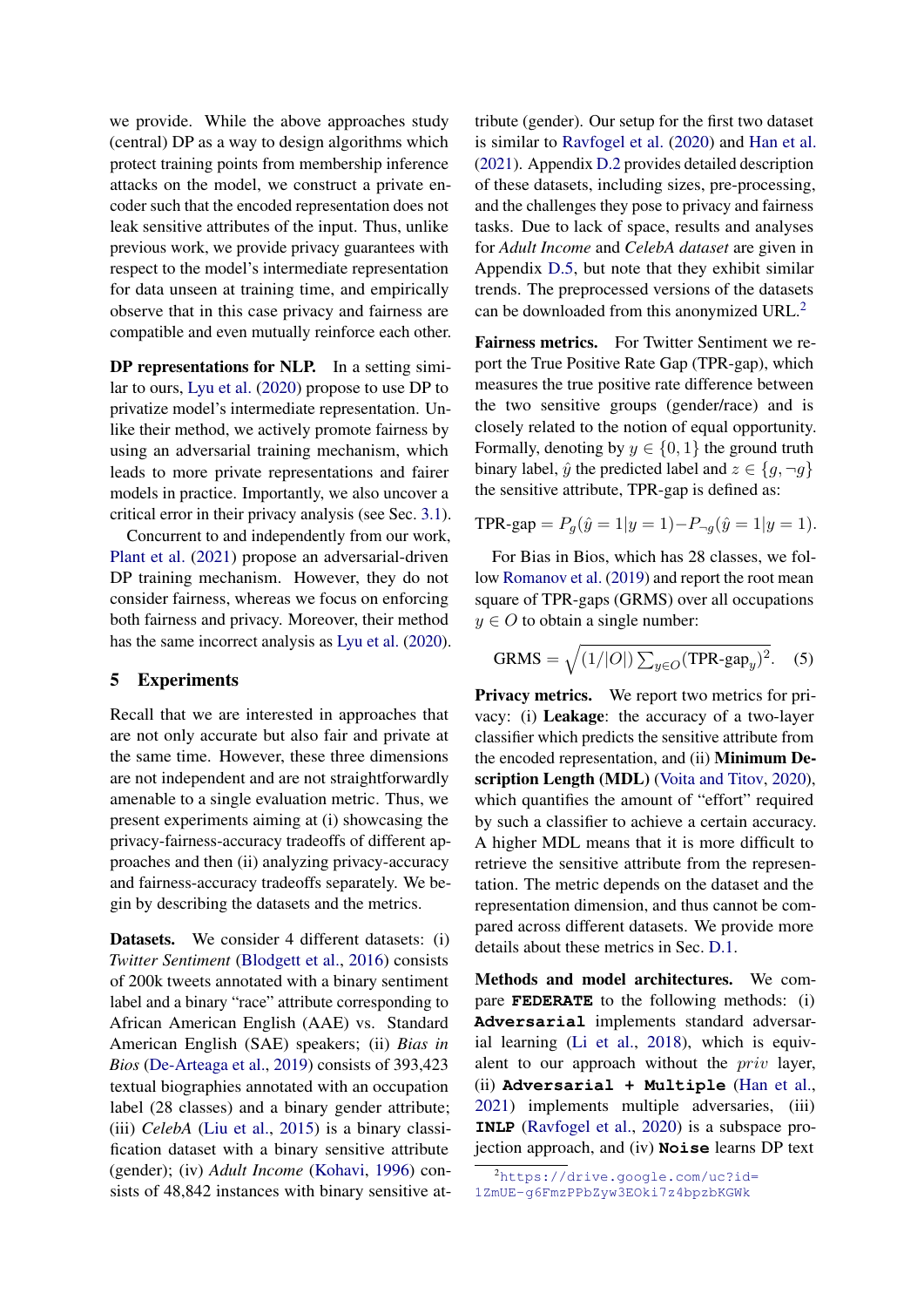<span id="page-5-3"></span>

Figure 2: Validation accuracy, fairness and privacy of various approaches for different relaxation threshold (RT) (see Section [5.1\)](#page-5-0) on Twitter Sentiment. When RT is increased, we select models with potentially lower accuracy on the validation set but are more fair (lower TPR-gap). Our approach FEDERATE consistently achieves better accuracy-fairness-privacy trade-offs than its competitors across all RTs.

representations as proposed by [Lyu et al.](#page-9-5) [\(2020\)](#page-9-5) but with corrected privacy analysis: this corresponds to our approach without the adversarial component. These methods have been described in details in Section [4](#page-3-0) and their hyperparametrs in Appendix [D.4.](#page-14-1) We also report the performance of two simple baselines: **Random** simply predicts a random label, and **Unconstrained** optimizes the classification performance without special consideration for privacy or fairness.

To provide a fair comparison, all methods use the same architecture for the encoder, the classifier and (when applicable) the adversarial branches. In order to evaluate across varying model complexities, we employ different architectures for the different datasets. For Twitter Sentiment, we follow the architecture employed by [Han et al.](#page-9-3) [\(2021\)](#page-9-3), while for Bias in Bios we use a deeper architecture. The exact architecture, hyperparameters, and their tuning details are provided in Appendix [D.3-](#page-13-1)[D.4.](#page-14-1) We implement FEDERATE in PyTorch [\(Paszke et al.,](#page-10-12) [2019\)](#page-10-12). Our implementation, training, and evalua-tion scripts are available here.<sup>[3](#page-5-1)</sup>

#### <span id="page-5-0"></span>5.1 Accuracy-Fairness-Privacy Trade-off

In this first set of experiments, we explore the tridimensional trade-off between accuracy, fairness, and privacy and the inherent tension between them. These metrics are potentially all equally important and represent different information on different scales. Thus, they cannot be trivially combined into a single metric. Moreover, this trade-off is influenced by the choice of method but also some of its hyperparameters (e.g., the value of  $\epsilon$  and  $\lambda$  in our approach). Previous studies [\(Han et al.,](#page-9-3) [2021;](#page-9-3) [Lyu et al.,](#page-9-5) [2020\)](#page-9-5) essentially selected hyperparameter values that maximize validation accuracy, which may lead to undesirable or suboptimal trade-offs. For instance, we found that this strategy does not always induce a fairer model than the Unconstrained baseline, and that it is often possible to obtain significantly more fair models at a negligible cost in accuracy. Based on these observations, we propose to use a Relaxation Threshold (RT): instead of selecting the hyperparameters with highest validation accuracy  $\alpha^*$ , we consider all models with accuracy in the range  $[\alpha^* - RT, \alpha^*]$ . We then select the hyperparameters with best fair-ness score within that range.<sup>[4](#page-5-2)</sup>

Figure [2](#page-5-3) presents the (validation) accuracy, fairness and privacy scores related to different RT for each method on Twitter Sentiment. The first thing to note is that FEDERATE achieves the best fairness and privacy results with accuracy higher or comparable to competing approaches. We also observe that setting RT= 0.0 (i.e., choosing the model with highest validation accuracy) leads to a significantly more unfair model in all approaches, while fairness generally improves with increasing RT. This improvement comes at a negligible or small cost in accuracy. In terms of privacy, we find no significant differences across RTs.

We now showcase detailed results with RT fixed to 1.0 which is found to provide good trade-offs for all approaches in Figure [2,](#page-5-3) see Table [1a](#page-6-0) for Twitter Sentiment and Table [1b](#page-6-0) for Bias in Bios (and Appendix [D.6](#page-14-2) for additional results). For both datasets, we observe that all adversarial approaches induce a fairer model than Unconstrained or Noise, with FEDERATE performing best. In terms of accuracy, all adversarial approaches perform similarly on Twitter Sentiment. Interestingly, they achieve higher accu-

<span id="page-5-1"></span><sup>&</sup>lt;sup>3</sup>The work-in-progress version of the codebase is currently available at [https://github.com/saist1993/](https://github.com/saist1993/DPNLP.) [DPNLP.](https://github.com/saist1993/DPNLP.)

<span id="page-5-2"></span><sup>&</sup>lt;sup>4</sup>We can also incorporate privacy into our hyperparameter selection strategy but, for the datasets and methods in our study, we found no significant change in Leakage across different hyperparameters.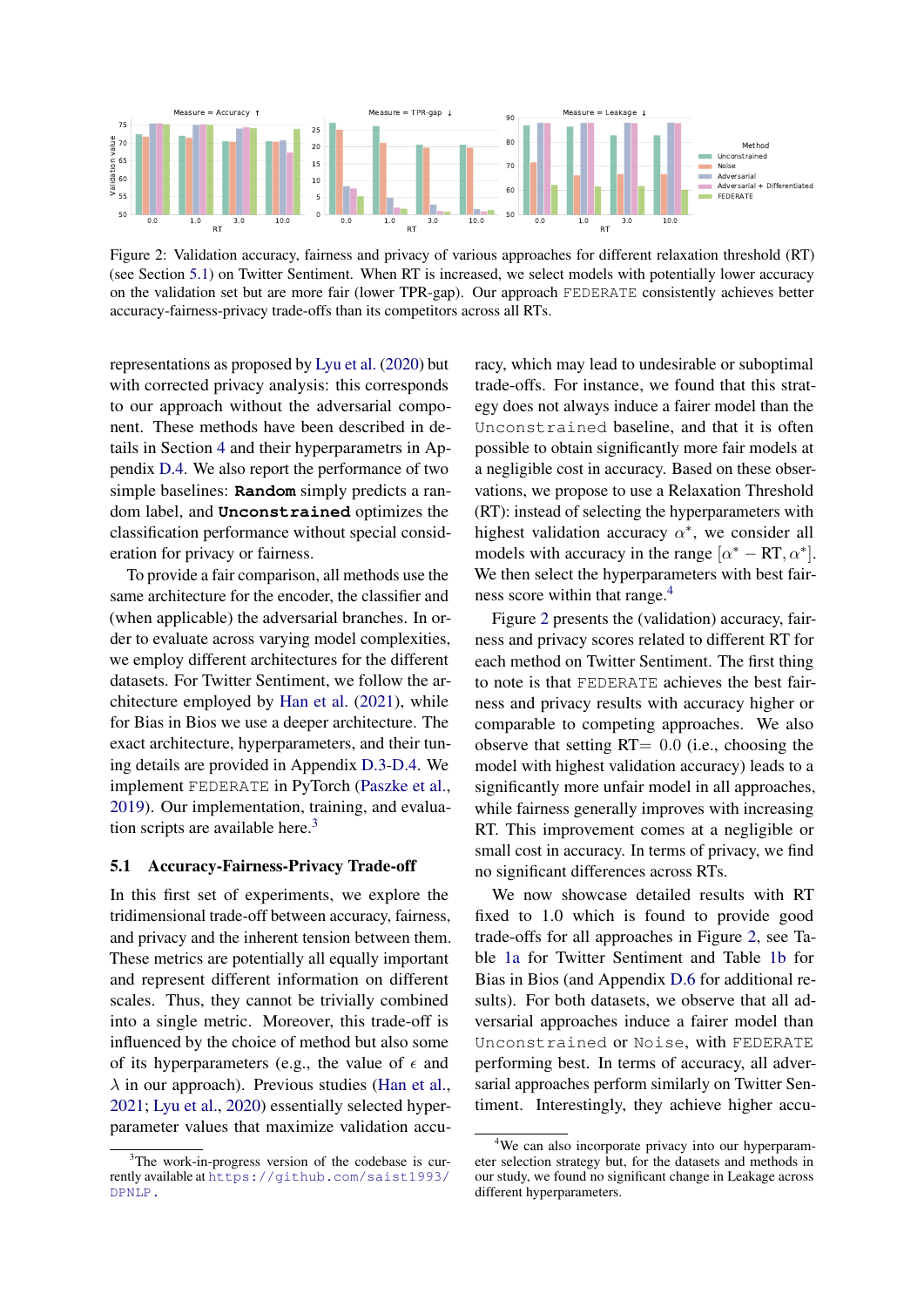<span id="page-6-0"></span>

| Method                                    | Accuracy $\uparrow$ | TPR-gap $\downarrow$ | Leakage $\downarrow$     | $MDL$ $\uparrow$   |  |  |
|-------------------------------------------|---------------------|----------------------|--------------------------|--------------------|--|--|
| Random                                    | $50.00 \pm 0.00$    | $0.00 \pm 0.00$      | $\overline{\phantom{a}}$ | $31.3 \pm 0.10$    |  |  |
| Unconstrained                             | $72.09 \pm 0.73$    | $26.26 \pm 0.87$     | $86.56 \pm 0.83$         | $15.21 \pm 0.88$   |  |  |
| INLP                                      | $67.62 \pm 0.57$    | $9.19 \pm 1.08$      | $80.27 \pm 2.50$         | $24.82 \pm 3.28$   |  |  |
| Noise                                     | $71.52 \pm 0.51$    | $21.23 \pm 2.50$     | $66.29 \pm 3.55$         | $21.10 \pm 1.81$   |  |  |
| Adversarial                               | $75.16 \pm 0.65$    | $5.03 \pm 2.94$      | $88.06 \pm 0.20$         | $16.16 \pm 1.05$   |  |  |
| Adversarial + Multiple                    | $75.32 \pm 0.60$    | $2.09 \pm 1.18$      | $88.03 \pm 0.47$         | $15.85 \pm 1.46$   |  |  |
| FEDERATE                                  | $75.15 \pm 0.59$    | $1.75 \pm 1.41$      | $61.74 \pm 5.05$         | $22.94 \pm 1.25$   |  |  |
| (a) Results on Twitter Sentiment dataset. |                     |                      |                          |                    |  |  |
| Method                                    | Accuracy $\uparrow$ | GRMS $\downarrow$    | Leakage $\downarrow$     | $MDL$ $\uparrow$   |  |  |
| Random                                    | $3.53 \pm 0.01$     | $0.00 \pm 0.00$      |                          | $265.44 \pm 0.13$  |  |  |
| Unconstrained                             | $79.29 \pm 0.32$    | $15.88 \pm 0.80$     | $75.92 \pm 2.73$         | $173.99 \pm 7.08$  |  |  |
| INLP                                      | $75.96 \pm 0.47$    | $12.81 \pm 0.09$     | $59.91 \pm 0.08$         | $253.36 \pm 1.05$  |  |  |
| Noise                                     | $77.88 \pm 0.32$    | $13.89 \pm 0.31$     | $62.23 \pm 0.99$         | $241.22 \pm 2.97$  |  |  |
| Adversarial                               | $79.02 \pm 0.20$    | $13.06 \pm 0.39$     | $69.47 \pm 1.64$         | $206.78 \pm 13.02$ |  |  |
| Adversarial + Multiple                    | $79.30 \pm 0.20$    | $13.38 \pm 0.63$     | $68.24 \pm 1.12$         | $222.35 \pm 10.04$ |  |  |
| FEDERATE                                  | $77.79 \pm 0.11$    | $11.02 \pm 0.55$     | $56.92 \pm 0.98$         | $257.94 \pm 1.93$  |  |  |
|                                           |                     |                      |                          |                    |  |  |

(b) Results on Bias in Bios dataset.

Table 1: Test results on (a) *Twitter Sentiment*, and (b) *Bias in Bios* with fixed Relaxation Threshold of 1.0. Fairness is measured with TPR-Gap or GRMS (lower is better), while privacy is measured by Leakage (lower is better) and MDL (higher is better). The MDL achieved by Random gives an upper bound for that particular dataset. Results have been averaged over 5 different seeds. Our proposed FEDERATE approach is the only method which achieves high levels of both fairness and privacy while maintaining competitive accuracy.

racy than Unconstrained. We attribute this to a significant mismatch in the train and test distribution due to class imbalance. On Bias in Bios, we observe a small drop in accuracy of our proposed approach in comparison to Adversarial, albeit with a corresponding gain in fairness. We hypothesize that this is due to the choice of possible hyperparameters for FEDERATE (we did not consider very large values of  $\epsilon$  which would recover Adversarial), meaning that FEDERATE pushes for more fairness (and privacy) at a potential cost of some accuracy. We explore the pairwise trade-offs (fairness-accuracy and privacy-accuracy) in more details in Section [5.2.](#page-6-1)

In terms of both privacy metrics, FEDERATE significantly outperforms all adversarial methods on both datasets. In fact, in line with previous studies [\(Han et al.,](#page-9-3) [2021\)](#page-9-3), the leakage and MDL of purely adversarial methods are similar to that of Unconstrained. On both datasets, Noise achieves slightly weaker privacy than FEDERATE with much worse accuracy and fairness.

FEDERATE also consistently outperforms INLP in all dimensions.

In summary, the results show that FEDERATE stands out as the only approach that can simultaneously induce a fairer model *and* make its representation private while maintaining high accuracy. Furthermore, these results empirically demonstrate that our measures of privacy and fairness are indeed compatible with one another and can even reinforce each other.

#### <span id="page-6-1"></span>5.2 Pairwise Trade-offs

In the previous experiments, we explored the tridimensional trade-off and found FEDERATE to attain better trade-offs than all other methods. Here, we take a closer look at the pairwise fairnessaccuracy and privacy-accuracy trade-offs separately. We find that FEDERATE outperforms the Adversarial and Noise approach in their corresponding dimension, suggesting that FEDERATE is a better choice even for bidimensional trade-offs. This experiment also validates the superiority of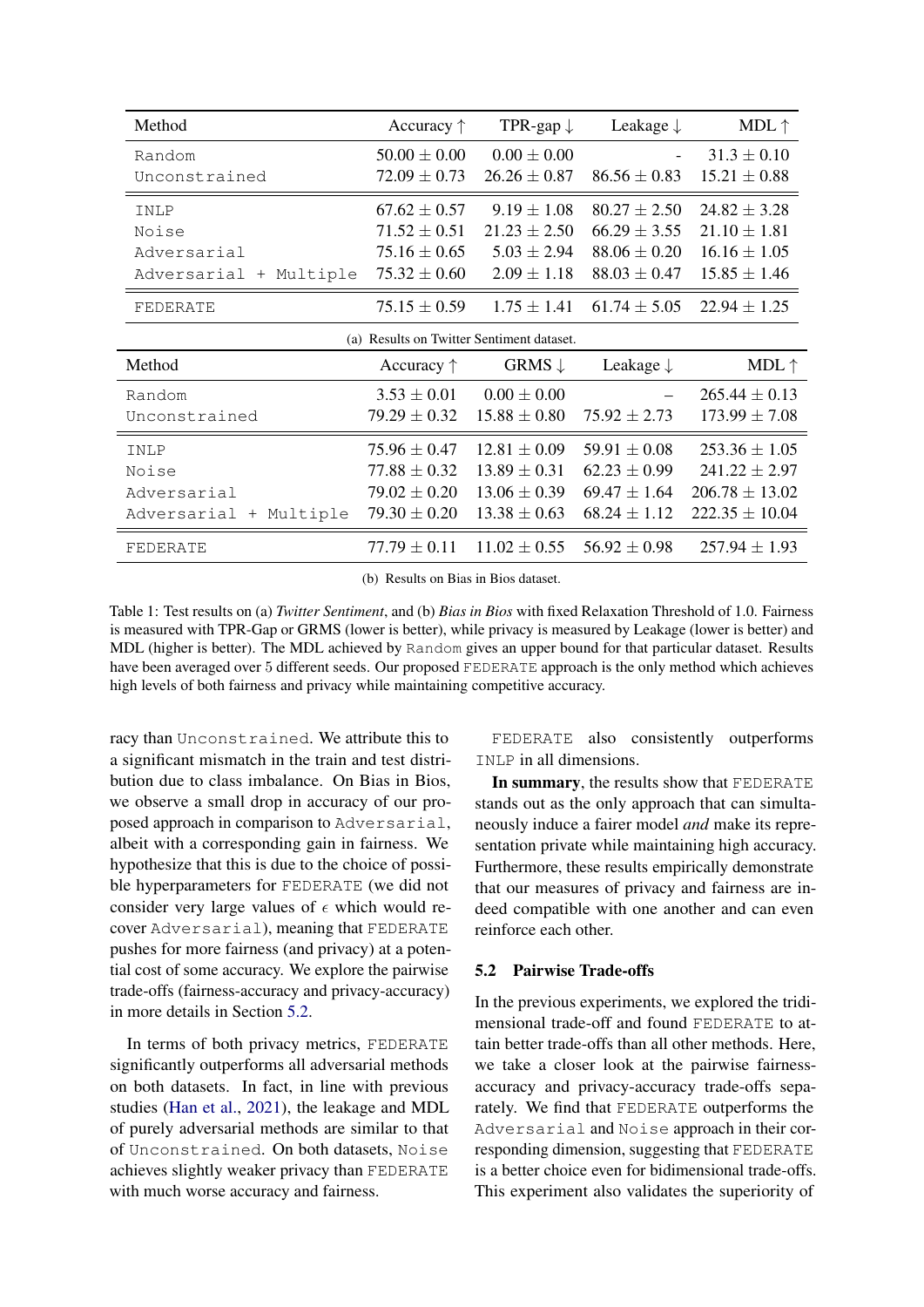<span id="page-7-1"></span>

Figure 3: Fairness-accuracy trade-off on Twitter Sentiment (top) and Bias in Bios (bottom). A missing point means that the accuracy interval was not found within our hyperparameter search. FEDERATE provides better fairness across most accuracy intervals in comparison to Adversarial over both datasets.

combining adversarial learning and DP over using either approach alone.

Fairness-accuracy trade-off. We plot best validation fairness scores over different accuracy intervals for the two datasets in Figure [3.](#page-7-1) The interval is denoted by its mean accuracy (i.e., [71.5, 72.5] is represented by 72). We then find the corresponding best fairness score for the interval. We observe:

- *Better fairness-accuracy trade-off:* FEDERATE provides better fairness than the Adversarial approach for almost all accuracy intervals. In the case of Bias in Bios, Adversarial is able to achieve higher accuracy (albeit with a loss in fairness). We note that this high accuracy regime can be matched by FEDERATE with a larger  $\epsilon$ .
- *Smoother fairness-accuracy trade-off:* Interestingly, FEDERATE enables a smoother exploration of the accuracy-fairness trade-off space than Adversarial. As adversarial models are notoriously difficult to train, this suggests that the introduction of DP noise has a stabilizing effect on the training dynamics of the adversarial component.

Privacy-accuracy trade-off. We plot privacy and accuracy with respect to  $\epsilon$ , the parameter controlling the theoretical privacy level in Figure [4.](#page-7-2) In general, the value of  $\epsilon$  correlates well with the empirical leakage. On Bias in Bios, FEDERATE and Noise are comparable in both accuracy and

<span id="page-7-2"></span>

Figure 4: Privacy-accuracy trade-off on Twitter Sentiment (top) and Bias in Bios (bottom), with associated values of  $\epsilon$ . FEDERATE gives lower leakage and better or comparable accuracy to Noise over both datasets.

privacy. However, for Twitter Sentiment, our approach outperforms Noise in both accuracy and privacy for every  $\epsilon$ . We hypothesize this difference in the accuracy to be a case of mismatch between train-test split, suggesting FEDERATE to be more robust to these distributional shifts. These observations suggest that FEDERATE either improves upon Noise in privacy-accuracy tradeoff or remains comparable. For completeness, we also present the same results as a table in Appendix [D.6.](#page-14-2)

# <span id="page-7-0"></span>6 Conclusion and Perspectives

We proposed a DP-driven adversarial learning approach for NLP. Through our experiments, we showed that our method simultaneously induces private representations and fair models, with a mutually reinforcing effect between privacy and fairness. We also find that our approach improves upon competitors on each dimension separately. While we focused on privatizing sensitive attributes like race or gender, our approach can be used to remove other types of unwanted information from text representations, such as tenses or POS tag information, which might not be relevant for certain NLP tasks.

A possible limitation of this work is that it not tailored to a specific definition of fairness like equal odds. Instead, it enforces fairness by removing certain protected information, which can correlate with specific fairness notions. Similarly, we do not provide any formal fairness guarantees for our method, as we do for privacy. In the future, we aim to investigate fairness methods that explicitly optimize for a specific fairness definition and explore other privacy threats (e.g., reconstruction attacks).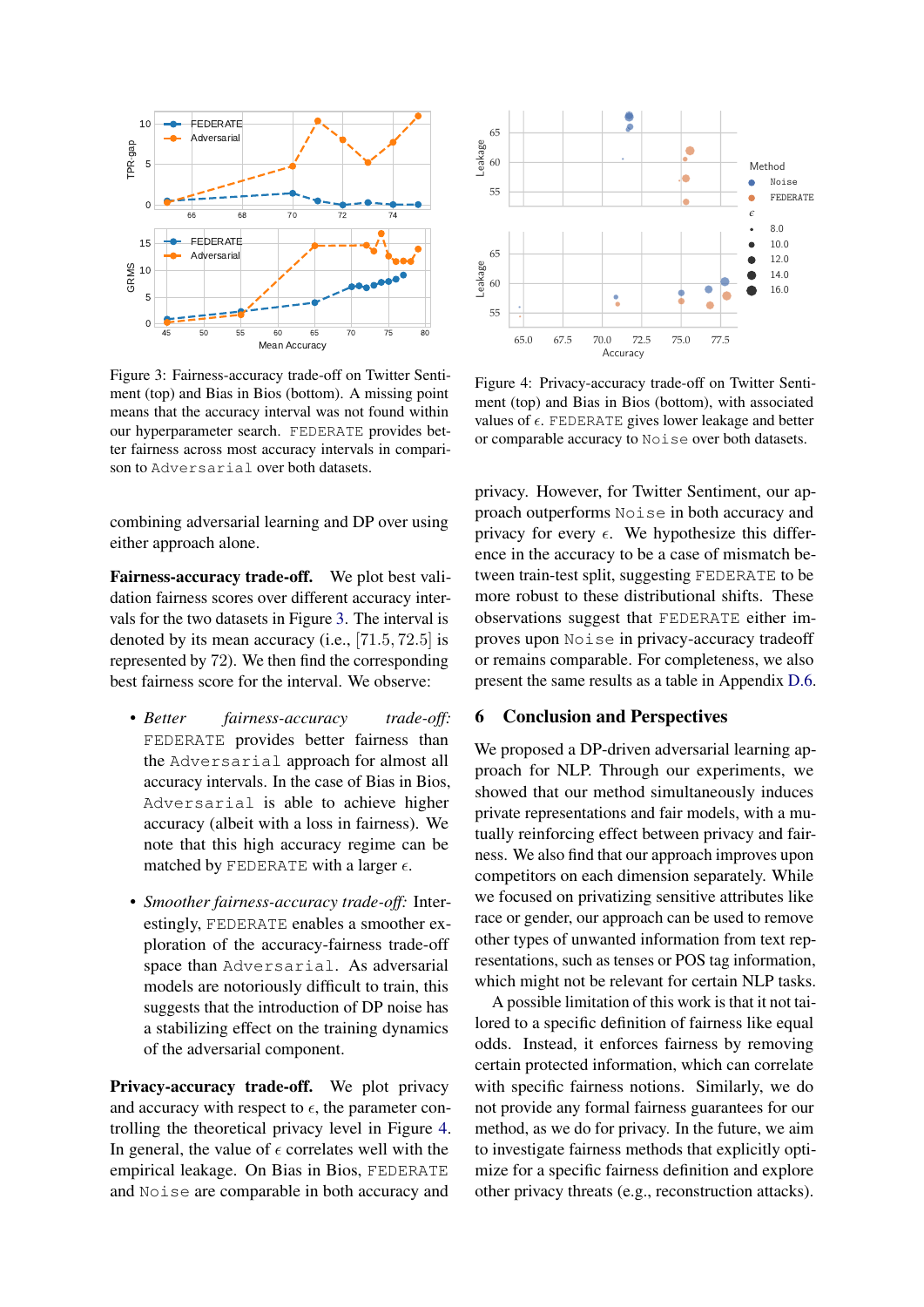## 7 Acknowledgement

The authors would like to thank the Agence Nationale de la Recherche for funding this work under grant number ANR-19-CE23-0022, as well as the ARR reviewers for their feedback and suggestions.

### References

- <span id="page-8-8"></span>John M Abowd. 2018. The us census bureau adopts differential privacy. In *Proceedings of the 24th ACM SIGKDD International Conference on Knowledge Discovery & Data Mining*, pages 2867–2867.
- <span id="page-8-16"></span>Yossi Adi, Neil Zeghidour, Ronan Collobert, Nicolas Usunier, Vitaliy Liptchinsky, and Gabriel Synnaeve. 2019. [To reverse the gradient or not: an empirical](https://doi.org/10.1109/ICASSP.2019.8682468) [comparison of adversarial and multi-task learning in](https://doi.org/10.1109/ICASSP.2019.8682468) [speech recognition.](https://doi.org/10.1109/ICASSP.2019.8682468) In *IEEE International Conference on Acoustics, Speech and Signal Processing, ICASSP 2019, Brighton, United Kingdom, May 12- 17, 2019*, pages 3742–3746. IEEE.
- <span id="page-8-0"></span>Eugene Bagdasaryan, Omid Poursaeed, and Vitaly Shmatikov. 2019. [Differential privacy has disparate](https://proceedings.neurips.cc/paper/2019/hash/fc0de4e0396fff257ea362983c2dda5a-Abstract.html) [impact on model accuracy.](https://proceedings.neurips.cc/paper/2019/hash/fc0de4e0396fff257ea362983c2dda5a-Abstract.html) In *Advances in Neural Information Processing Systems 32: Annual Conference on Neural Information Processing Systems 2019, NeurIPS 2019, December 8-14, 2019, Vancouver, BC, Canada*, pages 15453–15462.
- <span id="page-8-13"></span>Su Lin Blodgett, Lisa Green, and Brendan O'Connor. 2016. [Demographic dialectal variation in social](https://doi.org/10.18653/v1/D16-1120) [media: A case study of African-American English.](https://doi.org/10.18653/v1/D16-1120) In *Proceedings of the 2016 Conference on Empirical Methods in Natural Language Processing*, pages 1119–1130, Austin, Texas. Association for Computational Linguistics.
- <span id="page-8-4"></span>Tolga Bolukbasi, Kai-Wei Chang, James Y. Zou, Venkatesh Saligrama, and Adam Tauman Kalai. 2016. [Man is to computer programmer as woman](https://proceedings.neurips.cc/paper/2016/hash/a486cd07e4ac3d270571622f4f316ec5-Abstract.html) [is to homemaker? debiasing word embeddings.](https://proceedings.neurips.cc/paper/2016/hash/a486cd07e4ac3d270571622f4f316ec5-Abstract.html) In *Advances in Neural Information Processing Systems 29: Annual Conference on Neural Information Processing Systems 2016, December 5-10, 2016, Barcelona, Spain*, pages 4349–4357.
- <span id="page-8-2"></span>Hongyan Chang and Reza Shokri. 2020. [On the](http://arxiv.org/abs/2011.03731) [privacy risks of algorithmic fairness.](http://arxiv.org/abs/2011.03731) *CoRR*, abs/2011.03731.
- <span id="page-8-12"></span>Somnath Basu Roy Chowdhury, Sayan Ghosh, Yiyuan Li, Junier Oliva, Shashank Srivastava, and Snigdha Chaturvedi. 2021. [Adversarial scrubbing of demo](https://doi.org/10.18653/v1/2021.emnlp-main.43)[graphic information for text classification.](https://doi.org/10.18653/v1/2021.emnlp-main.43) In *Proceedings of the 2021 Conference on Empirical Methods in Natural Language Processing, EMNLP 2021, Virtual Event / Punta Cana, Dominican Republic, 7- 11 November, 2021*, pages 550–562. Association for Computational Linguistics.
- <span id="page-8-5"></span>Maximin Coavoux, Shashi Narayan, and Shay B. Cohen. 2018. [Privacy-preserving neural representa](https://doi.org/10.18653/v1/d18-1001)[tions of text.](https://doi.org/10.18653/v1/d18-1001) In *Proceedings of the 2018 Conference on Empirical Methods in Natural Language Processing, Brussels, Belgium, October 31 - November 4, 2018*, pages 1–10. Association for Computational Linguistics.
- <span id="page-8-1"></span>Rachel Cummings, Varun Gupta, Dhamma Kimpara, and Jamie Morgenstern. 2019. [On the compatibility](https://doi.org/10.1145/3314183.3323847) [of privacy and fairness.](https://doi.org/10.1145/3314183.3323847) In *Adjunct Publication of the 27th Conference on User Modeling, Adaptation and Personalization, UMAP 2019, Larnaca, Cyprus, June 09-12, 2019*, pages 309–315. ACM.
- <span id="page-8-3"></span>Maria De-Arteaga, Alexey Romanov, Hanna M. Wallach, Jennifer T. Chayes, Christian Borgs, Alexandra Chouldechova, Sahin Cem Geyik, Krishnaram Kenthapadi, and Adam Tauman Kalai. 2019. [Bias in](https://doi.org/10.1145/3287560.3287572) [bios: A case study of semantic representation bias in](https://doi.org/10.1145/3287560.3287572) [a high-stakes setting.](https://doi.org/10.1145/3287560.3287572) In *Proceedings of the Conference on Fairness, Accountability, and Transparency, FAT\* 2019, Atlanta, GA, USA, January 29-31, 2019*, pages 120–128. ACM.
- <span id="page-8-14"></span>Jacob Devlin, Ming-Wei Chang, Kenton Lee, and Kristina Toutanova. 2019. [BERT: pre-training of](https://doi.org/10.18653/v1/n19-1423) [deep bidirectional transformers for language under](https://doi.org/10.18653/v1/n19-1423)[standing.](https://doi.org/10.18653/v1/n19-1423) In *Proceedings of the 2019 Conference of the North American Chapter of the Association for Computational Linguistics: Human Language Technologies, NAACL-HLT 2019, Minneapolis, MN, USA, June 2-7, 2019, Volume 1 (Long and Short Papers)*, pages 4171–4186. Association for Computational Linguistics.
- <span id="page-8-10"></span>Bolin Ding, Janardhan Kulkarni, and Sergey Yekhanin. 2017. Collecting telemetry data privately. In *NIPS*.
- <span id="page-8-15"></span>Dheeru Dua and Casey Graff. 2017. [UCI machine](http://archive.ics.uci.edu/ml) [learning repository.](http://archive.ics.uci.edu/ml)
- <span id="page-8-7"></span>Cynthia Dwork, Frank McSherry, Kobbi Nissim, and Adam D. Smith. 2006. [Calibrating noise to sensi](https://doi.org/10.1007/11681878_14)[tivity in private data analysis.](https://doi.org/10.1007/11681878_14) In *Theory of Cryptography, Third Theory of Cryptography Conference, TCC 2006, New York, NY, USA, March 4-7, 2006, Proceedings*, volume 3876 of *Lecture Notes in Computer Science*, pages 265–284. Springer.
- <span id="page-8-11"></span>Cynthia Dwork and Aaron Roth. 2014. [The algo](https://doi.org/10.1561/0400000042)[rithmic foundations of differential privacy.](https://doi.org/10.1561/0400000042) *Found. Trends Theor. Comput. Sci.*, 9(3-4):211–407.
- <span id="page-8-6"></span>Yanai Elazar and Yoav Goldberg. 2018. [Adversarial](https://doi.org/10.18653/v1/d18-1002) [removal of demographic attributes from text data.](https://doi.org/10.18653/v1/d18-1002) In *Proceedings of the 2018 Conference on Empirical Methods in Natural Language Processing, Brussels, Belgium, October 31 - November 4, 2018*, pages 11– 21. Association for Computational Linguistics.
- <span id="page-8-9"></span>Úlfar Erlingsson, Vasyl Pihur, and Aleksandra Korolova. 2014. Rappor: Randomized aggregatable privacy-preserving ordinal response. In *CCS*.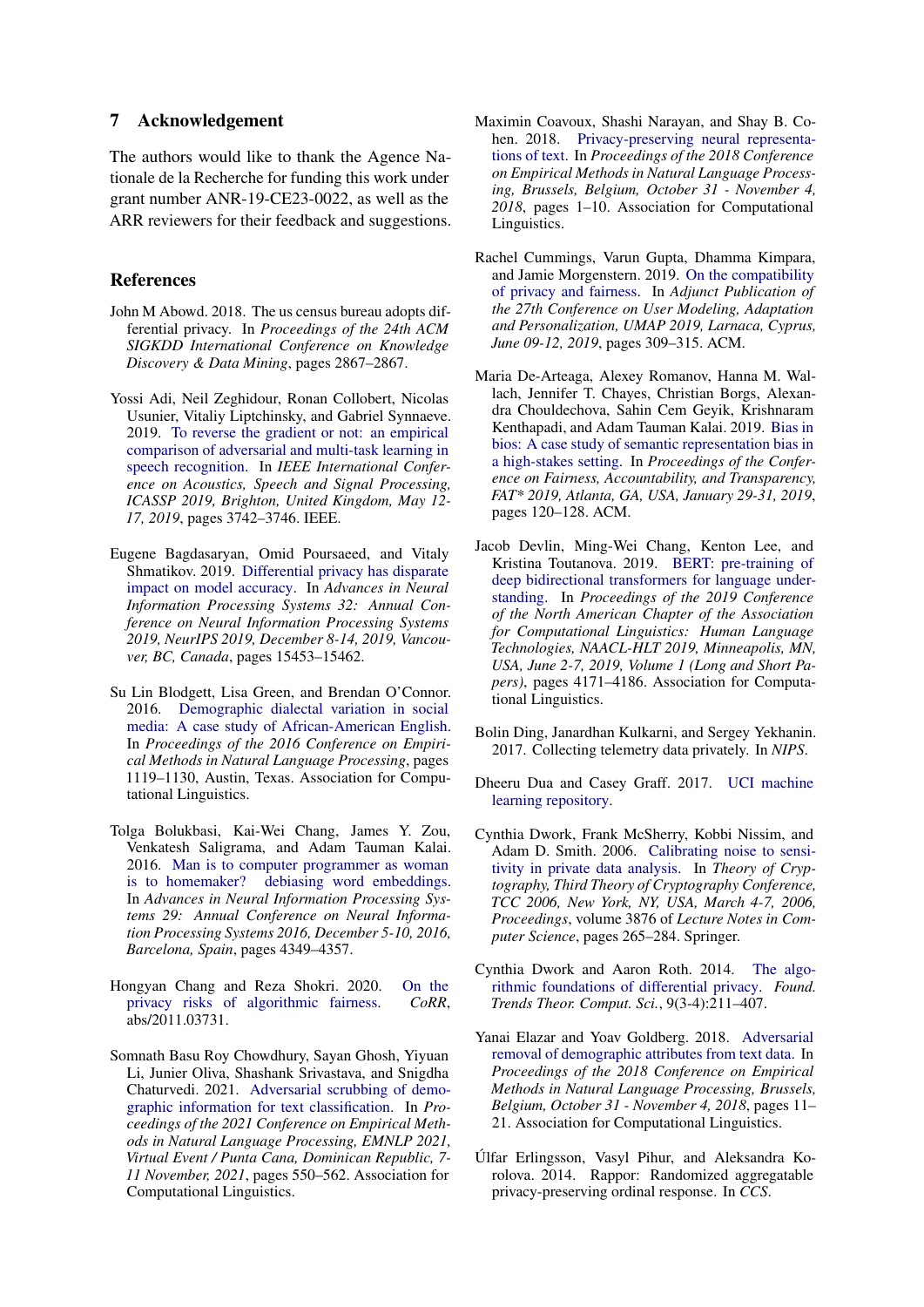- <span id="page-9-6"></span>Giulia Fanti, Vasyl Pihur, and Úlfar Erlingsson. 2016. Building a RAPPOR with the unknown: Privacypreserving learning of associations and data dictionaries. In *PoPETs*.
- <span id="page-9-16"></span>Bjarke Felbo, Alan Mislove, Anders Søgaard, Iyad Rahwan, and Sune Lehmann. 2017. [Using mil](https://doi.org/10.18653/v1/d17-1169)[lions of emoji occurrences to learn any-domain rep](https://doi.org/10.18653/v1/d17-1169)[resentations for detecting sentiment, emotion and](https://doi.org/10.18653/v1/d17-1169) [sarcasm.](https://doi.org/10.18653/v1/d17-1169) In *Proceedings of the 2017 Conference on Empirical Methods in Natural Language Processing, EMNLP 2017, Copenhagen, Denmark, September 9- 11, 2017*, pages 1615–1625. Association for Computational Linguistics.
- <span id="page-9-8"></span>Yaroslav Ganin and Victor Lempitsky. 2015. [Unsu](https://proceedings.mlr.press/v37/ganin15.html)[pervised domain adaptation by backpropagation.](https://proceedings.mlr.press/v37/ganin15.html) In *Proceedings of the 32nd International Conference on Machine Learning*, volume 37 of *Proceedings of Machine Learning Research*, pages 1180–1189, Lille, France. PMLR.
- <span id="page-9-4"></span>Hila Gonen and Yoav Goldberg. 2019. [Lipstick on a](https://www.aclweb.org/anthology/W19-3621) [pig: Debiasing methods cover up systematic gender](https://www.aclweb.org/anthology/W19-3621) [biases in word embeddings but do not remove them.](https://www.aclweb.org/anthology/W19-3621) In *Proceedings of the 2019 Workshop on Widening NLP*, pages 60–63, Florence, Italy. Association for Computational Linguistics.
- <span id="page-9-9"></span>Ivan Habernal. 2021. [When differential privacy meets](https://doi.org/10.18653/v1/2021.emnlp-main.114) [NLP: the devil is in the detail.](https://doi.org/10.18653/v1/2021.emnlp-main.114) In *Proceedings of the 2021 Conference on Empirical Methods in Natural Language Processing, EMNLP 2021, Virtual Event / Punta Cana, Dominican Republic, 7-11 November, 2021*, pages 1522–1528. Association for Computational Linguistics.
- <span id="page-9-3"></span>Xudong Han, Timothy Baldwin, and Trevor Cohn. 2021. [Diverse adversaries for mitigating bias in](https://aclanthology.org/2021.eacl-main.239/) [training.](https://aclanthology.org/2021.eacl-main.239/) In *Proceedings of the 16th Conference of the European Chapter of the Association for Computational Linguistics: Main Volume, EACL 2021, Online, April 19 - 23, 2021*, pages 2760–2765. Association for Computational Linguistics.
- <span id="page-9-13"></span>Matthew Jagielski, Michael J. Kearns, Jieming Mao, Alina Oprea, Aaron Roth, Saeed Sharifi-Malvajerdi, and Jonathan R. Ullman. 2019. [Differentially pri](http://proceedings.mlr.press/v97/jagielski19a.html)[vate fair learning.](http://proceedings.mlr.press/v97/jagielski19a.html) In *Proceedings of the 36th International Conference on Machine Learning, ICML 2019, 9-15 June 2019, Long Beach, California, USA*, volume 97 of *Proceedings of Machine Learning Research*, pages 3000–3008. PMLR.
- <span id="page-9-1"></span>Saket Karve, Lyle Ungar, and João Sedoc. 2019. [Con](https://doi.org/10.18653/v1/W19-3806)[ceptor debiasing of word representations evaluated](https://doi.org/10.18653/v1/W19-3806) [on WEAT.](https://doi.org/10.18653/v1/W19-3806) In *Proceedings of the First Workshop on Gender Bias in Natural Language Processing*, pages 40–48, Florence, Italy. Association for Computational Linguistics.
- <span id="page-9-7"></span>Shiva Prasad Kasiviswanathan, Homin K. Lee, Kobbi Nissim, Sofya Raskhodnikova, and Adam D. Smith. 2011. [What can we learn privately?](https://doi.org/10.1137/090756090) *SIAM J. Comput.*, 40(3):793–826.
- <span id="page-9-0"></span>Svetlana Kiritchenko and Saif Mohammad. 2018. [Ex](https://doi.org/10.18653/v1/S18-2005)[amining gender and race bias in two hundred sen](https://doi.org/10.18653/v1/S18-2005)[timent analysis systems.](https://doi.org/10.18653/v1/S18-2005) In *Proceedings of the Seventh Joint Conference on Lexical and Computational Semantics*, pages 43–53, New Orleans, Louisiana. Association for Computational Linguistics.
- <span id="page-9-15"></span>Ron Kohavi. 1996. [Scaling up the accuracy of naive](http://www.aaai.org/Library/KDD/1996/kdd96-033.php)[bayes classifiers: A decision-tree hybrid.](http://www.aaai.org/Library/KDD/1996/kdd96-033.php) In *Proceedings of the Second International Conference on Knowledge Discovery and Data Mining (KDD-96), Portland, Oregon, USA*, pages 202–207. AAAI **Press**.
- <span id="page-9-10"></span>Satyapriya Krishna, Rahul Gupta, and Christophe Dupuy. 2021. [ADePT: Auto-encoder based differen](https://doi.org/10.18653/v1/2021.eacl-main.207)[tially private text transformation.](https://doi.org/10.18653/v1/2021.eacl-main.207) In *Proceedings of the 16th Conference of the European Chapter of the Association for Computational Linguistics: Main Volume*, pages 2435–2439, Online. Association for Computational Linguistics.
- <span id="page-9-11"></span>Bogdan Kulynych, Mohammad Yaghini, Giovanni Cherubin, Michael Veale, and Carmela Troncoso. 2022. [Disparate vulnerability to membership infer](http://arxiv.org/abs/1906.00389)[ence attacks.](http://arxiv.org/abs/1906.00389) In *PETS*.
- <span id="page-9-18"></span>Guillaume Lample, Neil Zeghidour, Nicolas Usunier, Antoine Bordes, Ludovic Denoyer, and Marc'Aurelio Ranzato. 2017. [Fader networks:](https://proceedings.neurips.cc/paper/2017/hash/3fd60983292458bf7dee75f12d5e9e05-Abstract.html) [Manipulating images by sliding attributes.](https://proceedings.neurips.cc/paper/2017/hash/3fd60983292458bf7dee75f12d5e9e05-Abstract.html) In *Advances in Neural Information Processing Systems 30: Annual Conference on Neural Information Processing Systems 2017, December 4-9, 2017, Long Beach, CA, USA*, pages 5967–5976.
- <span id="page-9-2"></span>Yitong Li, Timothy Baldwin, and Trevor Cohn. 2018. [Towards robust and privacy-preserving text represen](https://doi.org/10.18653/v1/P18-2005)[tations.](https://doi.org/10.18653/v1/P18-2005) In *Proceedings of the 56th Annual Meeting of the Association for Computational Linguistics (Volume 2: Short Papers)*, pages 25–30, Melbourne, Australia. Association for Computational Linguistics.
- <span id="page-9-12"></span>Wenyan Liu, Xiangfeng Wang, Xingjian Lu, Junhong Cheng, Bo Jin, Xiaoling Wang, and Hongyuan Zha. 2020. Fair differential privacy can mitigate the disparate impact on model accuracy.
- <span id="page-9-14"></span>Ziwei Liu, Ping Luo, Xiaogang Wang, and Xiaoou Tang. 2015. [Deep learning face attributes in the](https://doi.org/10.1109/ICCV.2015.425) [wild.](https://doi.org/10.1109/ICCV.2015.425) In *2015 IEEE International Conference on Computer Vision, ICCV 2015, Santiago, Chile, December 7-13, 2015*, pages 3730–3738. IEEE Computer Society.
- <span id="page-9-17"></span>Michael Lohaus, Michael Perrot, and Ulrike Von Luxburg. 2020. [Too relaxed to be fair.](https://proceedings.mlr.press/v119/lohaus20a.html) In *Proceedings of the 37th International Conference on Machine Learning*, volume 119 of *Proceedings of Machine Learning Research*, pages 6360–6369. PMLR.
- <span id="page-9-5"></span>Lingjuan Lyu, Xuanli He, and Yitong Li. 2020. [Differ](https://doi.org/10.18653/v1/2020.findings-emnlp.213)[entially private representation for NLP: formal guar-](https://doi.org/10.18653/v1/2020.findings-emnlp.213)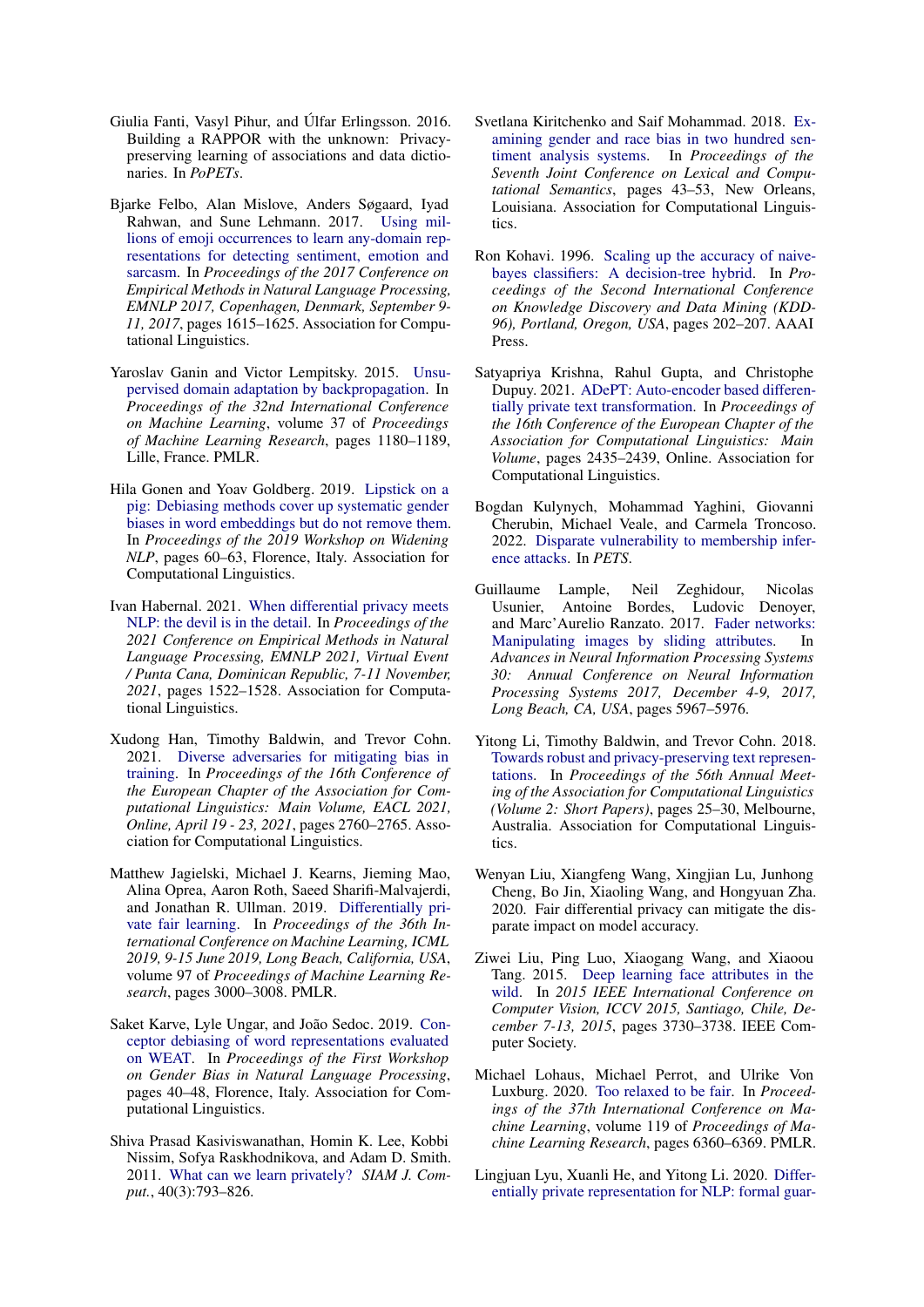[antee and an empirical study on privacy and fair](https://doi.org/10.18653/v1/2020.findings-emnlp.213)[ness.](https://doi.org/10.18653/v1/2020.findings-emnlp.213) In *Findings of the Association for Computational Linguistics: EMNLP 2020, Online Event, 16-20 November 2020*, volume EMNLP 2020 of *Findings of ACL*, pages 2355–2365. Association for Computational Linguistics.

- <span id="page-10-12"></span>Adam Paszke, Sam Gross, Francisco Massa, Adam Lerer, James Bradbury, Gregory Chanan, Trevor Killeen, Zeming Lin, Natalia Gimelshein, Luca Antiga, Alban Desmaison, Andreas Kopf, Edward Yang, Zachary DeVito, Martin Raison, Alykhan Tejani, Sasank Chilamkurthy, Benoit Steiner, Lu Fang, Junjie Bai, and Soumith Chintala. 2019. [Py](http://papers.neurips.cc/paper/9015-pytorch-an-imperative-style-high-performance-deep-learning-library.pdf)[torch: An imperative style, high-performance deep](http://papers.neurips.cc/paper/9015-pytorch-an-imperative-style-high-performance-deep-learning-library.pdf) [learning library.](http://papers.neurips.cc/paper/9015-pytorch-an-imperative-style-high-performance-deep-learning-library.pdf) In H. Wallach, H. Larochelle, A. Beygelzimer, F. d'Alché-Buc, E. Fox, and R. Garnett, editors, *Advances in Neural Information Processing Systems 32*, pages 8024–8035. Curran Associates, Inc.
- <span id="page-10-8"></span>Richard Plant, Dimitra Gkatzia, and Valerio Giuffrida. 2021. Cape: Context-aware private embeddings for private language learning. *arXiv preprint arXiv:2108.12318*.
- <span id="page-10-3"></span>David Pujol, Ryan McKenna, Satya Kuppam, Michael Hay, Ashwin Machanavajjhala, and Gerome Miklau. 2020. [Fair decision making using privacy-protected](https://doi.org/10.1145/3351095.3372872) [data.](https://doi.org/10.1145/3351095.3372872) In *FAT\* '20: Conference on Fairness, Accountability, and Transparency, Barcelona, Spain, January 27-30, 2020*, pages 189–199. ACM.
- <span id="page-10-0"></span>Manish Raghavan, Solon Barocas, Jon M. Kleinberg, and Karen Levy. 2020. [Mitigating bias in algo](https://doi.org/10.1145/3351095.3372828)[rithmic hiring: evaluating claims and practices.](https://doi.org/10.1145/3351095.3372828) In *FAT\* '20: Conference on Fairness, Accountability, and Transparency, Barcelona, Spain, January 27-30, 2020*, pages 469–481. ACM.
- <span id="page-10-7"></span>Shauli Ravfogel, Yanai Elazar, Hila Gonen, Michael Twiton, and Yoav Goldberg. 2020. [Null it out:](https://doi.org/10.18653/v1/2020.acl-main.647) [Guarding protected attributes by iterative nullspace](https://doi.org/10.18653/v1/2020.acl-main.647) [projection.](https://doi.org/10.18653/v1/2020.acl-main.647) In *Proceedings of the 58th Annual Meeting of the Association for Computational Linguistics, ACL 2020, Online, July 5-10, 2020*, pages 7237– 7256. Association for Computational Linguistics.
- <span id="page-10-10"></span>Alexey Romanov, Maria De-Arteaga, Hanna Wallach, Jennifer Chayes, Christian Borgs, Alexandra Chouldechova, Sahin Geyik, Krishnaram Kenthapadi, Anna Rumshisky, and Adam Kalai. 2019. [What's in a name? Reducing bias in bios without](https://doi.org/10.18653/v1/N19-1424) [access to protected attributes.](https://doi.org/10.18653/v1/N19-1424) In *Proceedings of the 2019 Conference of the North American Chapter of the Association for Computational Linguistics: Human Language Technologies, Volume 1 (Long and Short Papers)*, pages 4187–4195, Minneapolis, Minnesota. Association for Computational Linguistics.
- <span id="page-10-13"></span>Reza Shokri and Vitaly Shmatikov. 2015. Privacypreserving deep learning. In *CCS*.
- <span id="page-10-2"></span>Reza Shokri, Marco Stronati, Congzheng Song, and Vitaly Shmatikov. 2017. [Membership inference at](https://doi.org/10.1109/SP.2017.41)[tacks against machine learning models.](https://doi.org/10.1109/SP.2017.41) In *2017*

*IEEE Symposium on Security and Privacy, SP 2017, San Jose, CA, USA, May 22-26, 2017*, pages 3–18. IEEE Computer Society.

- <span id="page-10-4"></span>Congzheng Song and Ananth Raghunathan. 2020. [In](https://doi.org/10.1145/3372297.3417270)[formation leakage in embedding models.](https://doi.org/10.1145/3372297.3417270) In *CCS '20: 2020 ACM SIGSAC Conference on Computer and Communications Security, Virtual Event, USA, November 9-13, 2020*, pages 377–390. ACM.
- <span id="page-10-1"></span>Elmira van den Broek, Anastasia Sergeeva, and Marleen Huysman. 2019. [Hiring algorithms: An ethnog](https://aisel.aisnet.org/icis2019/future_of_work/future_work/6)[raphy of fairness in practice.](https://aisel.aisnet.org/icis2019/future_of_work/future_work/6) In *Proceedings of the 40th International Conference on Information Systems, ICIS 2019, Munich, Germany, December 15- 18, 2019*. Association for Information Systems.
- <span id="page-10-11"></span>Elena Voita and Ivan Titov. 2020. [Information](https://doi.org/10.18653/v1/2020.emnlp-main.14)[theoretic probing with minimum description length.](https://doi.org/10.18653/v1/2020.emnlp-main.14) In *Proceedings of the 2020 Conference on Empirical Methods in Natural Language Processing, EMNLP 2020, Online, November 16-20, 2020*, pages 183– 196. Association for Computational Linguistics.
- <span id="page-10-6"></span>Tianlu Wang, Xi Victoria Lin, Nazneen Fatema Rajani, Bryan McCann, Vicente Ordonez, and Caiming Xiong. 2020. [Double-hard debias: Tailoring word](https://doi.org/10.18653/v1/2020.acl-main.484) [embeddings for gender bias mitigation.](https://doi.org/10.18653/v1/2020.acl-main.484) In *Proceedings of the 58th Annual Meeting of the Association for Computational Linguistics, ACL 2020, Online, July 5-10, 2020*, pages 5443–5453. Association for Computational Linguistics.
- <span id="page-10-14"></span>Yongkai Wu, Lu Zhang, and Xintao Wu. 2019. [On con](https://doi.org/10.1145/3308558.3313723)[vexity and bounds of fairness-aware classification.](https://doi.org/10.1145/3308558.3313723) In *The World Wide Web Conference, WWW 2019, San Francisco, CA, USA, May 13-17, 2019*, pages 3356–3362. ACM.
- <span id="page-10-9"></span>Depeng Xu, Wei Du, and Xintao Wu. 2020. [Remov](http://arxiv.org/abs/2003.03699)[ing disparate impact of differentially private stochas](http://arxiv.org/abs/2003.03699)[tic gradient descent on model accuracy.](http://arxiv.org/abs/2003.03699) *CoRR*, abs/2003.03699.
- <span id="page-10-5"></span>Jieyu Zhao, Tianlu Wang, Mark Yatskar, Vicente Ordonez, and Kai-Wei Chang. 2018. [Gender bias](https://doi.org/10.18653/v1/n18-2003) [in coreference resolution: Evaluation and debias](https://doi.org/10.18653/v1/n18-2003)[ing methods.](https://doi.org/10.18653/v1/n18-2003) In *Proceedings of the 2018 Conference of the North American Chapter of the Association for Computational Linguistics: Human Language Technologies, NAACL-HLT, New Orleans, Louisiana, USA, June 1-6, 2018, Volume 2 (Short Papers)*, pages 15–20. Association for Computational Linguistics.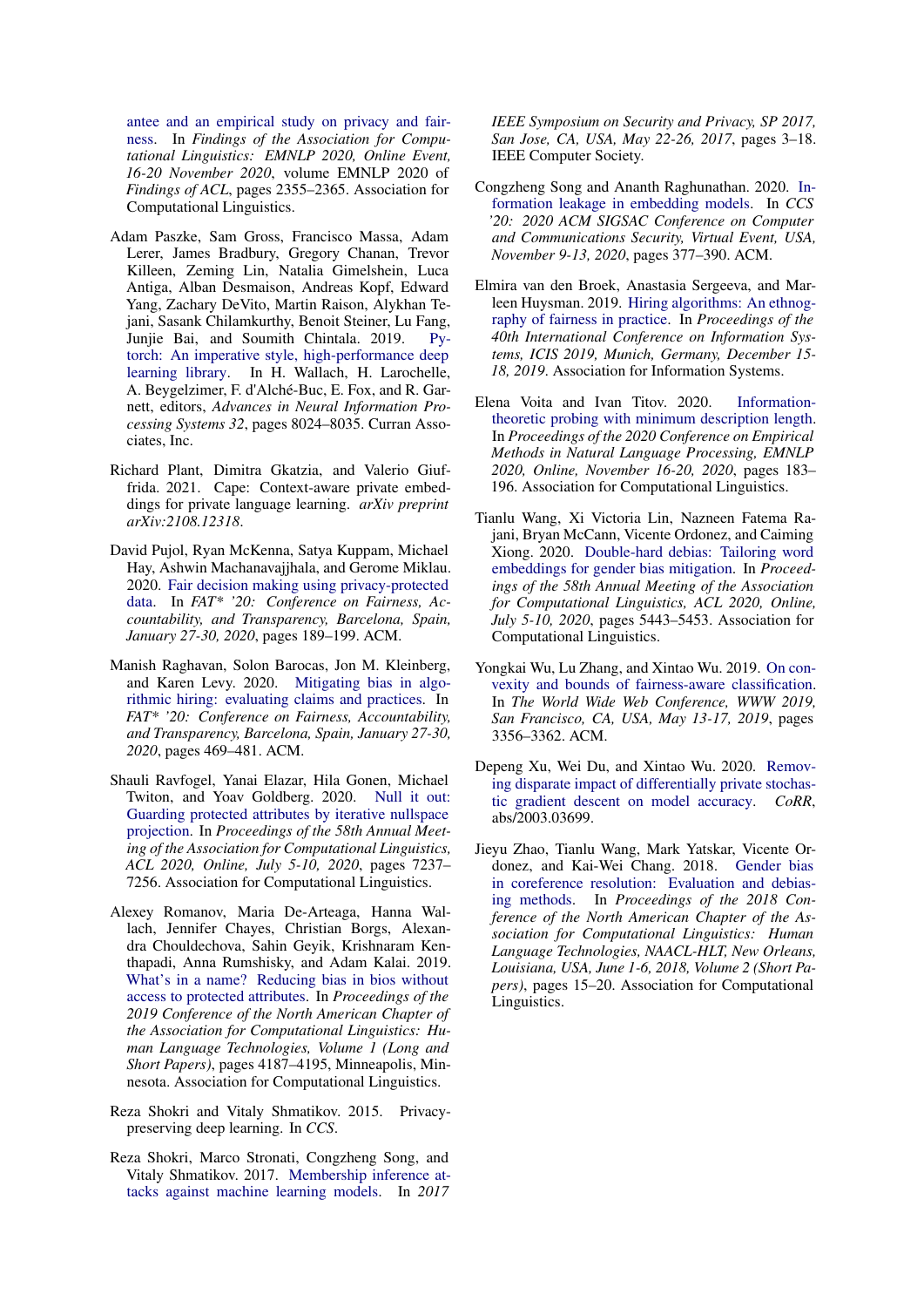## APPENDIX

# <span id="page-11-0"></span>A Training Algorithm

We provide the pseudo-code of the training procedure of FEDERATE in Algorithm [1.](#page-12-1) Note that the combination of Steps 2-3-4 corresponds to  $E_{priv}$ in Sec. [3.](#page-2-0)

# <span id="page-11-1"></span>B Proof of Theorem [1](#page-2-6)

*Proof.* We start by proving that our noisy encoder  $E_{priv}: X \to \mathbb{R}^D$  satisfies  $\epsilon$ -DP. Recall that for any input text  $x \in X$ 

$$
E_{priv}(x) = priv \circ E(x) = E(x)/||E(x)||_1 + \ell,
$$

where each entry of  $\ell \in \mathbb{R}^D$  is sampled independently from Lap( $\frac{2}{6}$  $(\frac{2}{\epsilon})$ , the centered Laplace distribution with scale  $2/\epsilon$ . Let  $\tilde{E}(x) = E(x)/||E(x)||_1$ . The L1 sensitivity of  $\tilde{E}$  is

$$
\Delta_{\tilde{E}} = \max_{x, x' \in X} \|\tilde{E}(x) - \tilde{E}(x)'\|_1.
$$

Since for any  $x \in X$  we have  $\|\tilde{E}(x)\|_1 = 1$ , the triangle inequality gives  $\Delta_{\tilde{E}} \leq 2$ . The  $\epsilon$ -DP guarantee then follows from the application of the Laplace mechanism [\(Dwork et al.,](#page-8-7) [2006\)](#page-8-7). Formally, let

$$
p(y) = \frac{\epsilon}{4}e^{-\frac{|y|\epsilon}{2}}
$$

denote the p.d.f. of Lap( $2/\epsilon$ ). Consider two arbitrary input texts  $x, x' \in X$  and let  $\tilde{\mathbf{x}} = \tilde{E}(x) \in \mathbb{R}^D$ and  $\tilde{\mathbf{x}}' = \tilde{E}(x') \in \mathbb{R}^D$  be their normalized encoded representations. Then, for any possible encoded output  $\mathbf{e} = (e_1, \dots, e_D) \in \mathbb{R}^D$ , we have:

$$
\frac{\Pr[E_{priv}(x) = \mathbf{e}]}{\Pr[E_{priv}(x') = \mathbf{e}]} = \prod_{d=1}^{D} \frac{p(e_d - \tilde{x}_d)}{p(e_d - \tilde{x}_d')}
$$
(6)

$$
= \prod_{d=1}^{D} \frac{e^{-\frac{\epsilon}{2}|e_d - \tilde{x}_d|}}{e^{-\frac{\epsilon}{2}|e_d - \tilde{x}'_d|}}
$$
  
\n
$$
= e^{\frac{\epsilon}{2} \sum_{d=1}^{D} |e_d - \tilde{x}'_d| - |e_d - \tilde{x}_d|}
$$
  
\n
$$
\leq e^{\frac{\epsilon}{2} \sum_{d=1}^{D} |\tilde{x}_d - \tilde{x}'_d|} \qquad (7)
$$
  
\n
$$
= e^{\frac{\epsilon}{2} ||\tilde{\mathbf{x}} - \tilde{\mathbf{x}}'||_1}
$$
  
\n
$$
\leq e^{\frac{\epsilon}{2} \Delta} \tilde{E} = e^{\epsilon}, \qquad (8)
$$

where [\(6\)](#page-11-3) follows from the independence of the noise across dimensions, [\(7\)](#page-11-4) uses the triangle in-equality, and [\(8\)](#page-11-5) from the definition of  $\Delta_{\tilde{E}}$  and the fact that  $\Delta_{\tilde{E}} \leq 2$  as shown above.

The above inequality shows that  $E_{priv}$  satisfies  $\epsilon$ -DP as per Definition [1.](#page-1-1) The fact that  $C \circ E_{priv}$ 

also satisfies  $\epsilon$ -DP follows from the post-processing property of DP, which ensures that the composition of any function with an  $\epsilon$ -DP algorithm also satisfies  $\epsilon$ -DP [\(Dwork and Roth,](#page-8-11) [2014\)](#page-8-11).

 $\Box$ 

# <span id="page-11-2"></span>C Error in Privacy Analysis of Previous Work

As briefly mentioned in Section [4,](#page-3-0) we found a critical error in the differential privacy analysis made in previous work by [Lyu et al.](#page-9-5) [\(2020\)](#page-9-5). This error is then reproduced in subsequent work by [Plant et al.](#page-10-8) [\(2021\)](#page-10-8). In this section, we explain this error and its consequences for the formal privacy guarantees of these methods, and provide a correction.

Recall from Section [2](#page-1-0) that to achieve  $\epsilon$ -DP with the Laplace mechanism, one must calibrate the scale of the Laplace noise needed to the L1 sensitivity of the encoded representation (see Eq. [2\)](#page-1-2). This sensitivity bounds the worst-case change in L1 norm for any two arbitrary encoded user inputs  $x$  and  $x'$  of dimension  $D$ .

In order to bound the L1 sensitivity, [Lyu et al.](#page-9-5) [\(2020\)](#page-9-5) and [Plant et al.](#page-10-8) [\(2021\)](#page-10-8) propose to bound each entry of the encoded input  $\mathbf{x} \in \mathbb{R}^D$  in the  $[0, 1]$ range. Specifically, they normalize as follows:

$$
\mathbf{x} \leftarrow \mathbf{x} - \min(\mathbf{x})/(\max(\mathbf{x}) - \min(\mathbf{x})), \qquad (9)
$$

<span id="page-11-3"></span>where  $\min(x)$  and  $\max(x)$  are respectively the minimum and maximum values in the vector x. [Lyu](#page-9-5) [et al.](#page-9-5) [\(2020\)](#page-9-5) and [Plant et al.](#page-10-8) [\(2021\)](#page-10-8) incorrectly claim that this allows to bound the L1 sensitivity by 1 and thus add Laplace noise of scale  $\frac{1}{\epsilon}$ . In fact, the sensitivity can be as large as  $D$ , as can be seen by considering the two inputs  $\mathbf{x} = [0, 1, \dots, 1]_D$ and  $\mathbf{x}' = [1, 0, \dots, 0]$  for which  $\|\mathbf{x} - \mathbf{x}'\|_1 = D$ . Therefore, to achieve  $\epsilon$ -DP, the scale of the Laplace noise should be  $\frac{D}{\epsilon}$  (i.e., D times larger than what the authors use). As a consequence, the differential privacy provided by their method are  $D$  times worse than claimed by [Lyu et al.](#page-9-5) [\(2020\)](#page-9-5) and [Plant](#page-10-8) [et al.](#page-10-8) [\(2021\)](#page-10-8): the  $\epsilon$  values they report should be multiplied by  $D$ , which leads to essentially void privacy guarantees.

<span id="page-11-5"></span><span id="page-11-4"></span>While [Lyu et al.](#page-9-5) [\(2020\)](#page-9-5) claim to follow the approach of [Shokri and Shmatikov](#page-10-13) [\(2015\)](#page-10-13), they missed the fact that [Shokri and Shmatikov](#page-10-13) [\(2015\)](#page-10-13) do account for multiple dimensions by scaling the noise to the number of entries (denoted by c in their paper) that are submitted to the server, see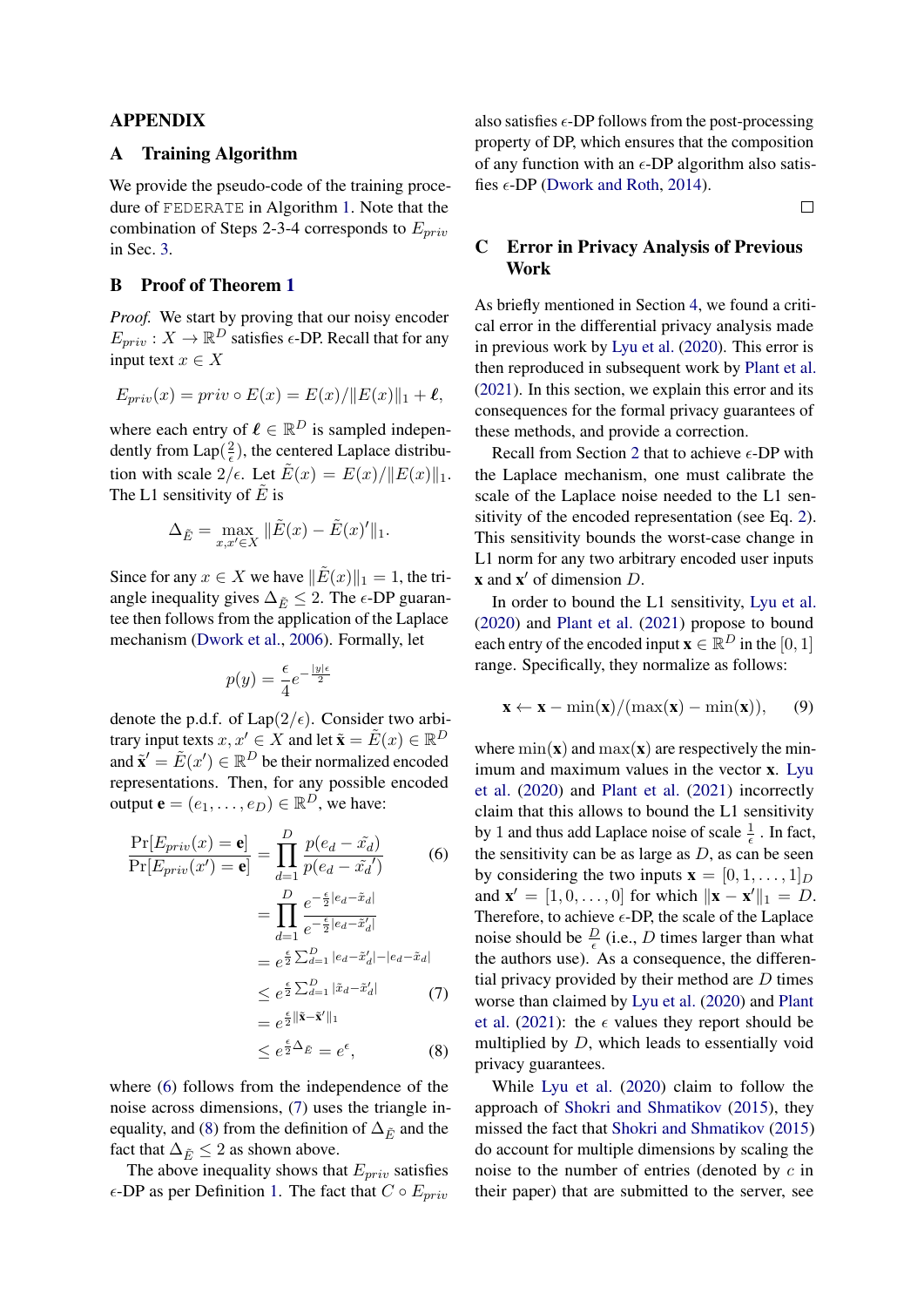#### Algorithm 1: Training procedure of FEDERATE (one epoch).

**Input:** Model architecture composed of encoder E (parameterized by  $\theta_E$ ), classifier C (parameterized by  $\theta_C$ ), adversary A (parameterized by  $\theta_A$ ), loss function L Output: Trained model

- **Data:** Samples  $S = \{x^i, y^i, z^i\}_{i=1}^m$  where  $x^i$  is the input text,  $y^i$  is the task label, and  $z^i$  is the sensitive attribute.
- 1 for  $i \leftarrow 0$  to m do

// For each sample in the dataset. This can be batch too.

- 2 | Encode:  $\mathbf{x}^i \leftarrow E(x^i)$
- 3 Normalize:  $\mathbf{x}^i \leftarrow \frac{\mathbf{x}^i}{\|\mathbf{x}^i\|}$  $\overline{\|\mathbf{x}^i\|_1}$
- 4 Privatize:  $\mathbf{x}_{priv}^i \leftarrow \mathbf{x}^i + \ell$ , where each entry of the vector  $\ell \in \mathbb{R}^D$  is sampled independently from a centered Laplace distribution with scale  $\frac{2}{\epsilon}$
- 5 Adversarial prediction:  $\hat{z}^i \leftarrow A(\mathbf{x}_{priv}^i)$
- 6 Update  $\theta_A$  by backpropagating the loss  $L(z^i, \hat{z}^i)$
- 7 | Task classification:  $\hat{y}^i \leftarrow C(\mathbf{x}_{priv}^i)$
- <span id="page-12-1"></span>s Update  $\theta_E$  and  $\theta_C$  by backpropagating the loss  $L(y^i, \hat{y}^i) - \lambda \cdot L(z^i, \hat{z}^i)$

pseudo-code in Figure 12 of [Shokri and Shmatikov](#page-10-13) [\(2015\)](#page-10-13).

In contrast to [Lyu et al.](#page-9-5) [\(2020\)](#page-9-5) and [Plant et al.](#page-10-8) [\(2021\)](#page-10-8), our normalization in Eq. [3](#page-2-7) guarantees by design that the L1 sensitivity is bounded by 2. We provide a complete and self-contained proof of our privacy guarantees in Section [B.](#page-11-1)

### D Experiments

This section gives more information on the experimental setup and also provides additional results.

## <span id="page-12-0"></span>D.1 Privacy metric

Leakage: We compute the leakage using a sklearn's MLPClassifier. We use the validation set of the original dataset as the train and the test set of the original dataset as the test.

Minimum Description Length (MDL) is a information-theoretic probing measure which captures the strength of regularity in the data. In this work, we employ the online coding approach [\(Voita](#page-10-11) [and Titov,](#page-10-11) [2020\)](#page-10-11) to calculate MDL. Online coding captures the regularity by characterizing the effort required to achieve a certain level of accuracy. Here, a portion of data is transmitted to the receiver at each step, which then uses all the data in the previous steps to understand the regularity in the current step. The regularity is obtained by training the model on the previously received data and then evaluating it on the current portion of the data.

Borrowing, the terminology from [Voita and](#page-10-11) [Titov](#page-10-11) [\(2020\)](#page-10-11), consider a dataset D consisting of  $\{(x_1, y_1), \cdots, (x_n, y_n)\}\$  pairs, where the  $x_i$ 's are the data representation, and the  $y_i$ 's are the task label. In our case,  $x_i$  is the output of the encoder, and  $y_i$  is the sensitive attribute associated with the underlying text. Following the standard information theory setting, consider a sender Alice who wants to transmit labels  $y_{1:n} = \{y_1 \cdots, y_n\}$  to a receiver Bob, and both of them have access to the data representation  $x_{1:n} = \{x_1 \cdots, x_n\}$ . In order to transmit labels  $y_{1:n}$  efficiently (as few bits possible), Alice encodes  $y_{1:n}$  using a model  $p(y|x)$ . According to Shannon-Huffman code, the minimum bits required to transmit these labels losslessly is:

$$
L_p(y_{1:n}|x_{1:n}) = -\sum_{i=1}^n \log_2 p(y_i|x_i).
$$

In the online coding setting of MDL, the labels are transmitted in blocks of n timesteps  $t_0$  <  $t_1 < \cdots t_n$ . Alice starts by encoding  $y_{1:t_1}$  with a uniform code, then both Alice and Bob learn a model  $p_{\theta_1}(y|x)$  that predicts y from x using data  $\{(x_i, y_i)\}_{i=1}^{t_1}$ . Alice then uses this model to communicate the next data block  $y_{t_1:t_2}$ , and both learns a new model using larger chunk of data  $\{(x_i, y_i)\}_{i=1}^{t_2}$ . This continues till the whole set of labels  $y_{1:n}$  is transmitted. The total code length required for transmission using this setting is given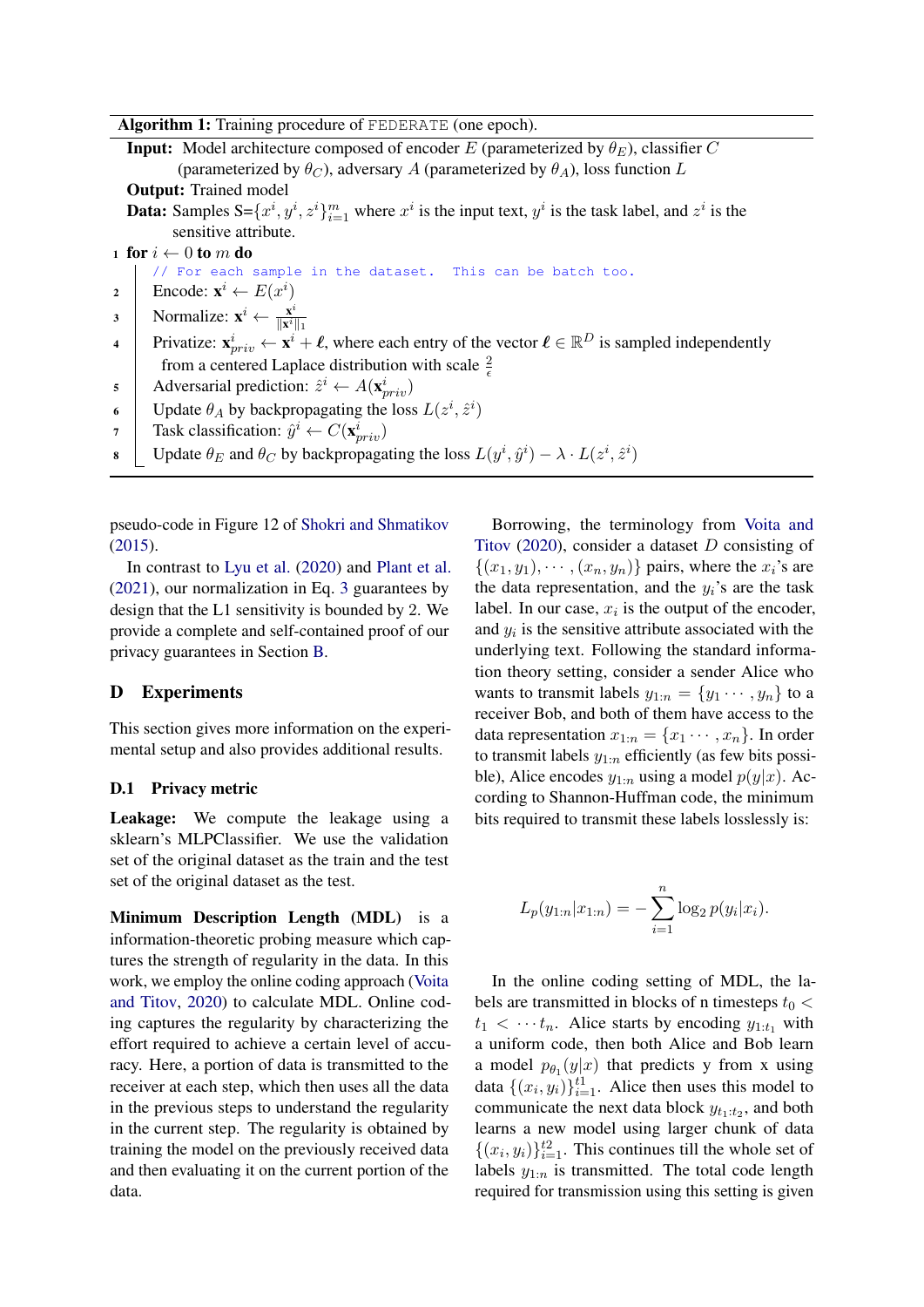as:

$$
L_{online}(y_{1:n}|x_{1:n}) = t_1 \log_2 C -
$$

$$
\sum_{i=1}^{n-1} \log_2 p_{\theta_i}(y_{t_i+1:t_i}|x_{t_i+1:t_i}).
$$

$$
(10)
$$

where  $y_i \in \{1, 2, \dots, C\}$ . In our case, the online code length  $L_{online}(y_{1:n}|x_{1:n})$  is shorter, if it is easier for probing model to perform well with fewer training instances. This implies that the sensitive information is more easily available in the encoder's representation.

We compute MDL using sklearn's MLPClassifier at timesteps corresponding to 0.1%, 0.2%, 0.4%, 0.8%, 1.6%, 3.2%, 6.25%, 12.5%, 25%, 50% and 100% of each dataset as suggested by [Voita and Titov](#page-10-11) [\(2020\)](#page-10-11).

## <span id="page-13-0"></span>D.2 Datasets

Twitter Sentiment [\(Blodgett et al.,](#page-8-13) [2016\)](#page-8-13) consists of 200k tweets annotated with a binary sentiment label and a binary "race" attribute corresponding to African American English (AAE) vs. Standard American English (SAE) speakers. The initial representation of tweets are obtained from a Deepmoji encoder [\(Felbo et al.,](#page-9-16) [2017\)](#page-9-16). The dataset is evenly balanced with respect to the four sentimentrace subgroup combinations. To create bias in the training data, we follow [Elazar and Goldberg](#page-8-6) [\(2018\)](#page-8-6) and change the race proportion in each sentiment class to have 40% AAE-happy, 10% AAEsad, 10% SAE-happy, and 40% SAE-sad. Test data remains balanced. This setup is particularly challenging regarding privacy and fairness, as the model may exploit the correlation between the protected attribute and the main class label, which is reinforced due to skewing. The mismatch between the train-test distribution is also relevant for our setup, where the system may be trained on publicly available datasets or collected via an opt-in policy and may therefore not closely resemble the test distribution. This dataset is made available for research purposes only.<sup>[5](#page-13-2)</sup>

Bias in Bios [\(De-Arteaga et al.,](#page-8-3) [2019\)](#page-8-3) consists of 393,423 textual biographies annotated with an occupation label (28 classes) and a binary gender attribute. Similar to [Ravfogel et al.](#page-10-7) [\(2020\)](#page-10-7), we encode each biography with BERT [\(Devlin et al.,](#page-8-14) [2019\)](#page-8-14), using the last hidden state over the CLS token. We use the same train-valid-test split as [De-](#page-8-3)[Arteaga et al.](#page-8-3) [\(2019\)](#page-8-3). As the dataset was collected by scrapping the web, it tends to reflect common gender stereotypes and contains explicit gender indicators (e.g., pronouns), making it more challenging to prevent models from relying on these gendered words. It is also more complex than Twitter Sentiment in terms of the number of classes. Dataset is released under MIT License.<sup>[6](#page-13-3)</sup>

CelebA [\(Liu et al.,](#page-9-14) [2015\)](#page-9-14) consists of over 200,000 images of the human face, alongside with 40 binary attributes labels describing the content of the images. Following the standard setting as described in [\(Lohaus et al.,](#page-9-17) [2020\)](#page-9-17), we use 38 of these attributes as features, "Smiling" as the class label, and "Sex" as the sensitive attribute. We use 60% of the data as train, 20% as validation, and the remaining as the test split. The CelebA dataset is available for non-commercial research purposes.[7](#page-13-4)

Adult Income [\(Kohavi,](#page-9-15) [1996\)](#page-9-15) consists of a U.S. 1994 Census database segment and has 48842 instances with 14 features each. We apply the preprocessing as proposed by [\(Wu et al.,](#page-10-14) [2019\)](#page-10-14) resulting in a total of 9 features for each instance. The objective is to predict whether a given data point earns more than fifty thousand U.S. dollars or less. We consider sex (binary) as the sensitive attribute. Like CelebA, We use 60% of the data as train, 20% as validation, and the remaining as the test split. The license of the dataset is unknown, however it is commonly used in several fairness papers and is avaialbe at [\(Dua and Graff,](#page-8-15) [2017\)](#page-8-15).

### <span id="page-13-1"></span>D.3 Model Architecture

Twitter Sentiment. The encoder consists of two layers with ReLU activation and a fixed dropout of 0.1. The classifier is linear, and the adversarial branch consists of three layers. We use a fixed dropout of 0.1 in all the layers with ReLU activation, apart from the last layer.

Bias in Bios. The encoder consists of three layers and a fixed dropout of 0.1. The classifier also consists of three layers, and the adversarial branch consists of two layers. We use a fixed dropout of 0.1 in all the layers with ReLU activation, apart from the last layer.

<span id="page-13-2"></span><sup>5</sup>[http://slanglab.cs.umass.edu/](http://slanglab.cs.umass.edu/TwitterAAE/) [TwitterAAE/](http://slanglab.cs.umass.edu/TwitterAAE/)

<span id="page-13-4"></span><span id="page-13-3"></span><sup>6</sup><https://github.com/Microsoft/biosbias> <sup>7</sup>[https://mmlab.ie.cuhk.edu.hk/](https://mmlab.ie.cuhk.edu.hk/projects/CelebA.html) [projects/CelebA.html](https://mmlab.ie.cuhk.edu.hk/projects/CelebA.html)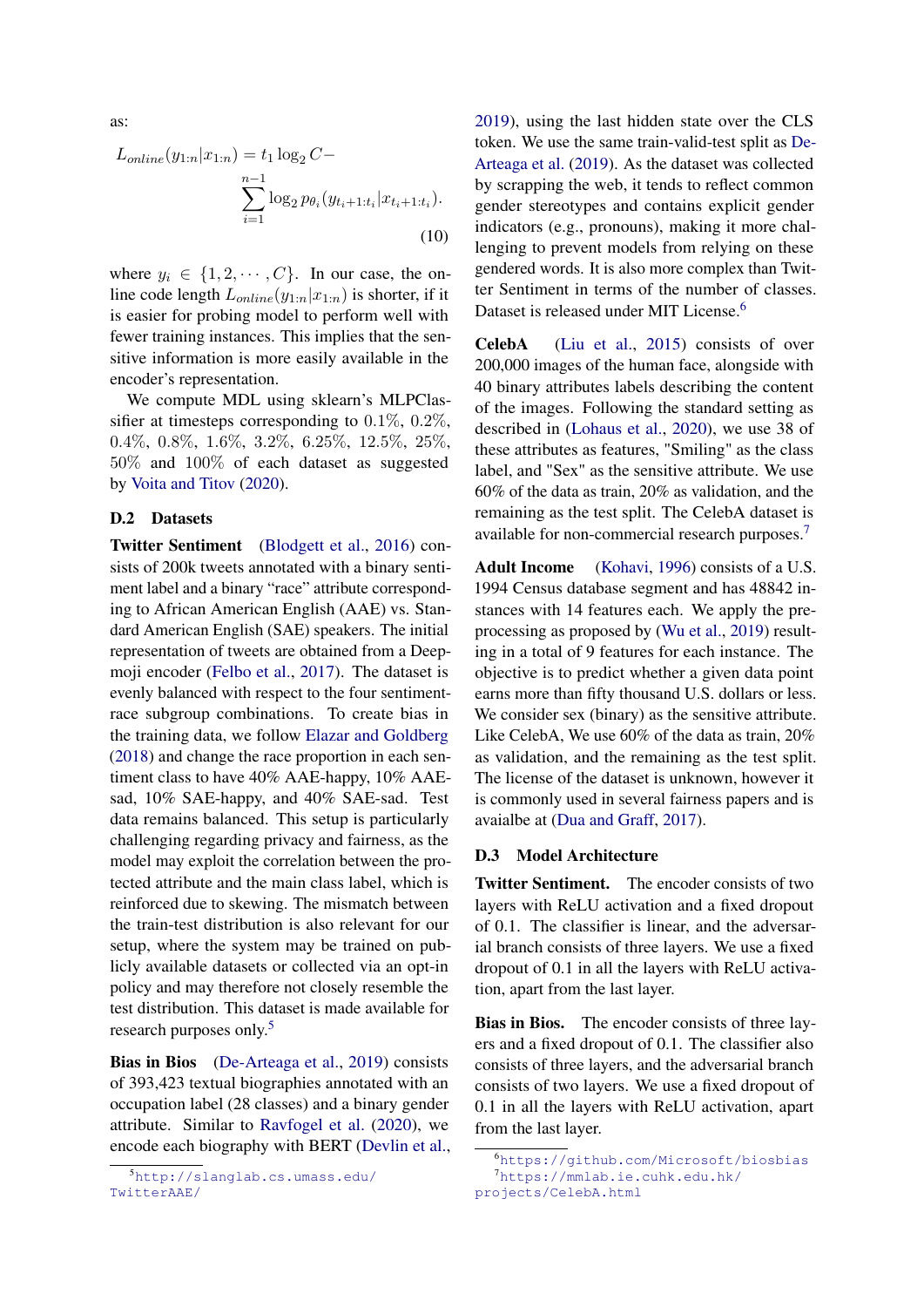In case of *Adult Income* and *CelebA* dataset we use the same model as for *Twitter Sentiment*.

## <span id="page-14-1"></span>D.4 Hyperparameters

For all our experiments, we use Adam optimizer with a learning rate of 0.001 and batch size of 2000. We give additional tuning details of the different methods below. A single experiment takes about 30 minutes to run on Intel Xenon CPU. We will also provide the PyTorch model description in the README of the source code for easier reproduction.

- Adversarial: We perform a grid search over  $\lambda$  varying it between 0.1 to 3.0 with an interval of 0.2. Moreover, following previous work [\(Lample et al.,](#page-9-18) [2017;](#page-9-18) [Adi et al.,](#page-8-16) [2019\)](#page-8-16), instead of a constant  $\lambda$ , we increase it over the epochs using the update scheme  $\lambda_i = 2/(1 +$  $(e^{-pi}) - 1$ , where  $p_i$  is the scaled version of the epoch number. We also experimented with increasing the  $\lambda$  linearly, as well as keeping it constant, but found the above update scheme to perform the best in various settings. We also use this scheme in all other adversarial approaches.
- Adversarial + Multiple: Similar to Adversarial, we vary  $\lambda$  between 0.1 to 3.0 with an interval of 0.2. Apart from  $\lambda$ , Adversarial + Multiple has an additional hyperparameter  $\lambda_{ort}$  which corrresponds to the weight given to the orthogonality loss component. We vary  $\lambda_{ort}$  between 0.1 and 1.0. Here, we do a simultaneous grid search over  $\lambda$  and  $\lambda_{ort}$  resulting in 150 runs for each seed. We fix the number of the adversary to three which is the same as the original implementation by [\(Han et al.,](#page-9-3) [2021\)](#page-9-3).
- FEDERATE: In order to have comparable number of runs to Adversarial + Multiple, we experiments with following  $\epsilon$  values: 8.0, 9.0, 10.0, 11.0, 12.0, 13.0, 14.0, 15.0, 16.0, 20.0. Similar to above approach, we do a simultaneous grid search over  $\lambda$  and  $\epsilon$ resulting in 150 runs for each seed.
- INLP: In the case of INLP, we always debias the representation after the penultimate classifier layer and before the final layer, which is consistent with the setting considered by

the authors [\(Ravfogel et al.,](#page-10-7) [2020\)](#page-10-7). We also observe that this choice empirically led to the best results. We vary the number of iterations as a part of hyperparameter tuning. For Bias in Bios we vary the iterations between 15 and 45, while for Twitter Sentiment we vary between 2 to 7. We found that in case of Bias in Bios, performing less than 15 iterations resulted in the same behaviour as Unconstrained model over validation set while more than 45 iterations resulted in a random classifier. We observed the same in the Twitter Sentiment before 2 and after 7 iterations, respectively.

#### <span id="page-14-0"></span>D.5 Extended Evaluation

Tables [2](#page-15-0)[–3](#page-15-1) present detailed results on CelebA and Adult Income dataset respectively. In terms of fairness over both the datasets, we observe that adversarial-based approaches induce a more fair model than Unconstrained or Noise, with FEDERATE outperforming all other methods. Interestingly, unlike Twitter Sentiment and Bias in Bios, all approaches have comparable accuracy, including Noise and INLP. We believe this to be the case due to these datasets being relatively more challenging than CelebA and Adult Income. As observed previously, purely adversarial-based approaches leak significantly more information than the DP-based approaches in terms of privacy. We observe that Noise and INLP performs marginally better in privacy than FEDERATE; however, they suffer significantly in the fairness metric. In fact, they induce fairness levels which are similar to Unconstrained.

Overall, the results show FEDERATE as the only viable choice to induce a fairer model and make its representation private while maintaining comparable accuracy. These observations are in line with previous experiments described in Sec. [5.1](#page-5-0)

### <span id="page-14-2"></span>D.6 Additional Results

Tables [4–](#page-15-2)[6](#page-16-0) present detailed results on Twitter Sentiment with different relaxation thresholds, which were summarized in Figure [2.](#page-5-3)

Table [7](#page-16-1) provides the detailed privacy-fairness results which were summarized in Figure [4.](#page-7-2)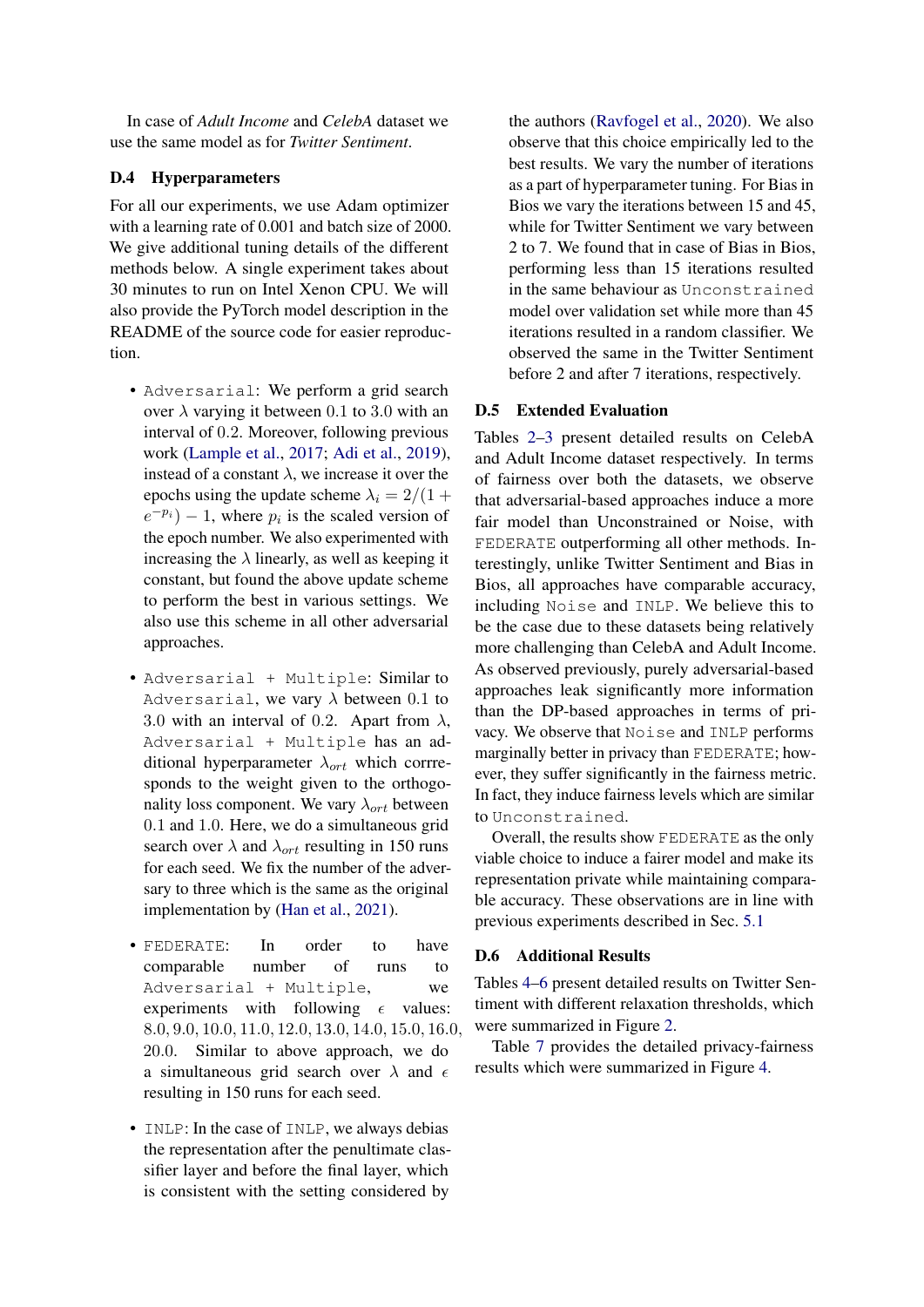<span id="page-15-0"></span>

| Method                 | Accuracy $\uparrow$ | TPR-gap $\downarrow$ | Leakage $\downarrow$ | $MDL$ $\uparrow$  |
|------------------------|---------------------|----------------------|----------------------|-------------------|
| Random                 | $50.00 \pm 0.00$    | $0.00 \pm 0.00$      |                      | $104.64 \pm 0.11$ |
| Unconstrained          | $85.70 \pm 0.21$    | $12.25 \pm 2.07$     | $81.3 \pm 0.89$      | $67.82 \pm 1.46$  |
| TNLP                   | $84.81 \pm 0.47$    | $12.69 \pm 4.66$     | $66.00 \pm 1.32$     | $100.17 \pm 1.65$ |
| Noise                  | $85.12 \pm 0.47$    | $12.49 \pm 0.58$     | $59.01 \pm 0.65$     | $103.93 \pm 0.24$ |
| Adversarial            | $85.34 \pm 0.22$    | $7.83 \pm 0.97$      | $87.00 \pm 2.22$     | $46.61 \pm 5.52$  |
| Adversarial + Multiple | $84.92 \pm 0.12$    | $5.79 \pm 1.44$      | $84.38 \pm 2.07$     | $51.11 \pm 4.06$  |
| FEDERATE               | $84.81 \pm 0.34$    | $2.68 \pm 0.60$      | $65.49 \pm 3.48$     | $98.53 \pm 4.51$  |

Table 2: Test results on CelebA dataset with fixed Relaxation Threshold of 1.0. Fairness is measured by TPR-Gap (lower is better), while privacy is measured by Leakage (lower is better) and MDL (higher is better). The MDL achieved by Random gives an upper bound for that particular dataset. The results have been averaged over 5 different seeds.

<span id="page-15-1"></span>

| Method                 | Accuracy $\uparrow$ | TPR-gap $\downarrow$ | Leakage $\downarrow$ | $MDL$ $\uparrow$  |
|------------------------|---------------------|----------------------|----------------------|-------------------|
| Random                 | $50.00 \pm 0.00$    | $0.00 \pm 0.00$      | $\sim$               | $20.15 \pm 0.083$ |
| Unconstrained          | $83.41 \pm 0.32$    | $12.73 \pm 7.17$     | $78.19 \pm 1.0$      | $16.38 \pm 0.46$  |
| INLP                   | $83.11 \pm 0.51$    | $3.91 \pm 2.43$      | $74.54 \pm 0.67$     | $19.93 \pm 0.35$  |
| Noise                  | $82.87 \pm 0.37$    | $8.01 \pm 1.18$      | $68.12 \pm 0.94$     | $19.38 \pm 0.33$  |
| Adversarial            | $83.14 \pm 0.53$    | $7.02 \pm 3.31$      | $78.2 + 0.18$        | $16.1 \pm 0.36$   |
| Adversarial + Multiple | $83.14 \pm 0.25$    | $3.55 \pm 2.16$      | $81.37 \pm 0.98$     | $13.5 \pm 1.09$   |
| FEDERATE               | $82.29 \pm 0.9$     | $2.73 + 2.18$        | $70.25 \pm 4.81$     | $18.1 \pm 2.79$   |

Table 3: Test results on Adult Income dataset with fixed Relaxation Threshold of 1.0. Fairness is measured by TPR-Gap (lower is better), while privacy is measured by Leakage (lower is better) and MDL (higher is better). The MDL achieved by Random gives an upper bound for that particular dataset. The results have been averaged over 5 different seeds.

<span id="page-15-2"></span>

| Method                                         | Accuracy $\uparrow$                 | TPR-gap $\downarrow$                               | Leakage $\downarrow$                                                |
|------------------------------------------------|-------------------------------------|----------------------------------------------------|---------------------------------------------------------------------|
| Unconstrained                                  |                                     | $72.54 \pm 0.57$ $27.17 \pm 1.76$ $87.18 \pm 0.32$ |                                                                     |
| Noise<br>Adversarial<br>Adversarial + Multiple | $75.49 \pm 0.71$<br>$75.6 \pm 0.53$ | $71.87 \pm 0.56$ $25.14 \pm 3.47$ $71.75 \pm 2.99$ | $8.47 \pm 3.5$ $88.03 \pm 0.24$<br>$7.74 \pm 4.17$ $88.01 \pm 0.28$ |
| FEDERATE                                       | $75.34 \pm 0.56$                    |                                                    | $5.46 \pm 3.59$ $62.31 \pm 5.69$                                    |

Table 4: Test set results on Twitter Sentiment dataset (scores averaged over 5 different seeds, RT=0.0).

| Method                                         | Accuracy $\uparrow$                                      | TPR-gap $\downarrow$                                   | Leakage $\downarrow$                                     |
|------------------------------------------------|----------------------------------------------------------|--------------------------------------------------------|----------------------------------------------------------|
| Unconstrained                                  |                                                          | $70.57 \pm 0.98$ $20.68 \pm 0.99$ $82.91 \pm 1.65$     |                                                          |
| Noise<br>Adversarial<br>Adversarial + Multiple | $70.47 \pm 0.43$<br>$74.09 \pm 1.56$<br>74.44 $\pm$ 0.62 | $19.84 \pm 0.91$<br>$3.03 \pm 2.65$<br>$1.07 \pm 0.74$ | $66.83 \pm 3.32$<br>$88.14 \pm 0.18$<br>$87.98 \pm 0.36$ |
| FEDERATE                                       | $74.24 \pm 1.25$                                         |                                                        | $0.89 \pm 0.46$ 61.92 $\pm$ 5.04                         |

Table 5: Test set results on Twitter Sentiment dataset (scores averaged over 5 different seeds, RT=3.0).